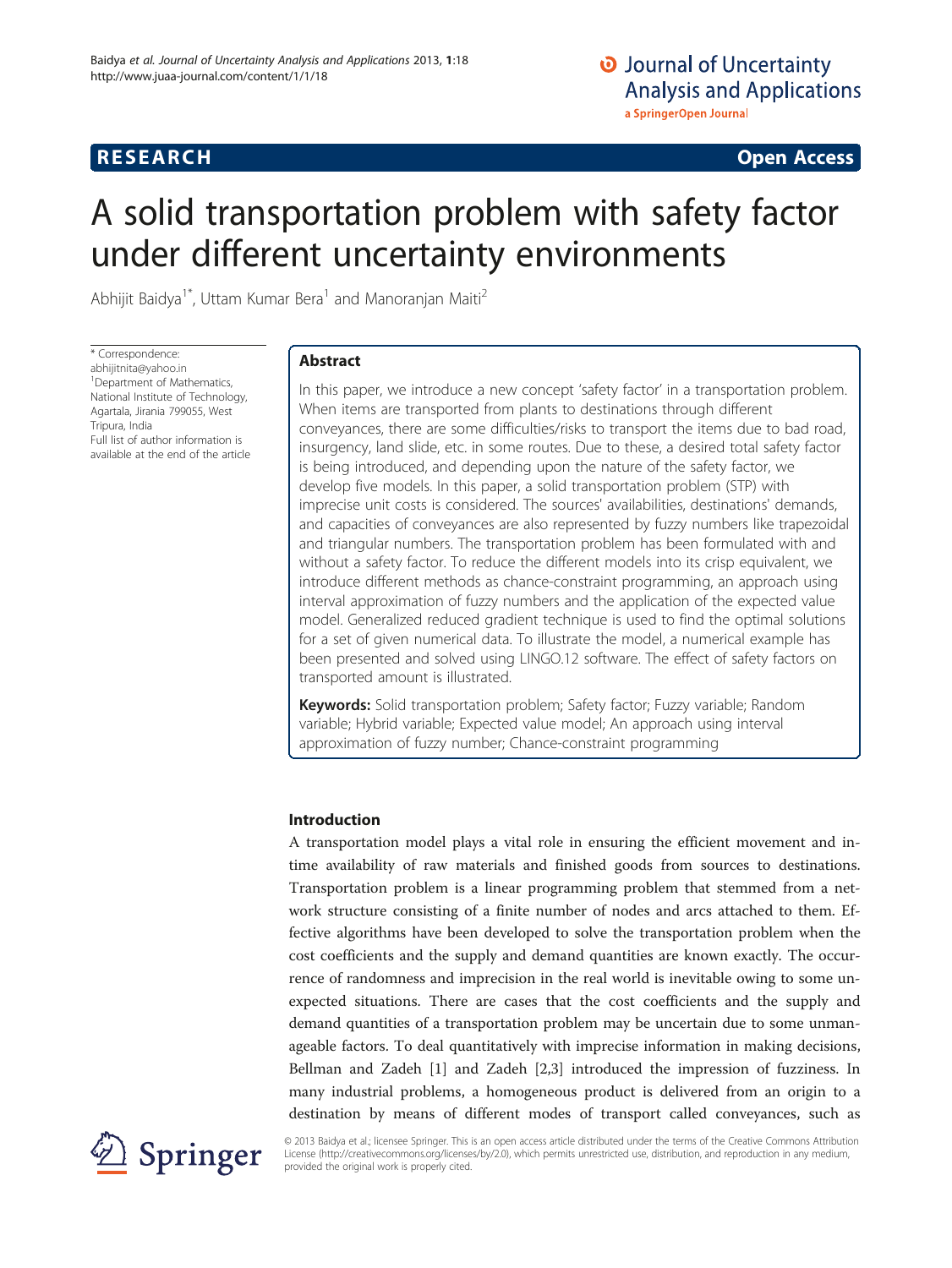trucks, cargo flights, goods trains, and ships. As a generalization of traditional transportation problem, solid transportation problem (STP) was stated by Shell [[4\]](#page-21-0) in 1955, which he considered the three item properties in the constraint set instead of two items, namely source and destination. Haley [\[5](#page-21-0)] described a solution procedure of a solid transportation problem, which is an extension of the Modi method. In general, real-life problems are modeled with multi-objective functions which are measured in different respects, and they are noncommensurable and conflicting in nature. Furthermore, it is frequently difficult for the decision maker to combine the objective functions in one overall utility function. Due to insufficient information, lack of evidence, and fluctuating financial market, the available data of a transportation system such as resources, demands, and conveyance capacities are not always crisp or precise but are fuzzy, random, or both. Thus, the fuzziness and randomness can be present in the objective function as well as in the constraints of a STP. Since then, significant work has been done by researchers based on the uncertainty theory both in theoretical and practical aspects. If the cost parameters of the transportation problem are uncertain variables, we call the problem uncertain cost transportation problem. Along with global economic development, production and demand have much more importance. The importance of goods transportation is also increasingly reflected. Dealing with different types of uncertainty, Kundu et al. [\[6](#page-21-0)] solve solid transportation problems with budget constraint in an uncertain environment. Our aim is to formulate and solve solid transportation problems with safety constraints with different types of uncertain (fuzzy, random, and hybrid) parameters. Recently, Baidya et al. [\[7,8](#page-21-0)] solved two problems based on safety factors and uncertainty in transportation problem.

In this paper, we develop five models and consider three types of uncertainty (stochastic, fuzzy, and hybrid) in different models for unit transportation cost and safety factor. Also, we consider resources, demands, and conveyance capacities as fuzzy. Model 1 was solved without considering a safety factor, but other models were solved with safety factors that are crisp, random, fuzzy, and hybrid for their respective models. To derive the crisp equivalences of the models, appropriate methods, i.e., chance-constrained programming, an approach that uses interval approximation of fuzzy numbers, and expected value model techniques are applied in these five different models. The models are illustrated with specific numerical data. Finally, all the models are solved using generalized reduced gradient method using LINGO.12 software. A comparison of the different models is presented.

# Literature review

Zadeh [[2\]](#page-21-0) first introduced the concept of fuzzy set theory. Later on, several authors such as Zadeh [\[3](#page-21-0)], Kaufmann [[9](#page-21-0)], Zimmermann [\[10\]](#page-21-0), Liu [[11](#page-21-0)], and Dubois and Prade [[12](#page-21-0)] developed and applied the fuzzy set theory. Chanas and Kuchta [[13](#page-21-0)] studied transportation problem with fuzzy cost coefficients. Jimenez and Verdegay [[14](#page-21-0)] considered two types of uncertain STP, one with interval numbers and the other with fuzzy numbers. Charnes and Cooper [[15\]](#page-21-0) introduced chance-constrained programming to deal with uncertain environment. Liu and Iwamura [\[16](#page-21-0)] presented chanceconstrained programming with fuzzy parameters. Liu and Liu [[17](#page-21-0)] presented expected value model for fuzzy programming. Yang and Liu [[18](#page-21-0)] applied expected value model, chance-constrained programming model, and dependent-chance programming in a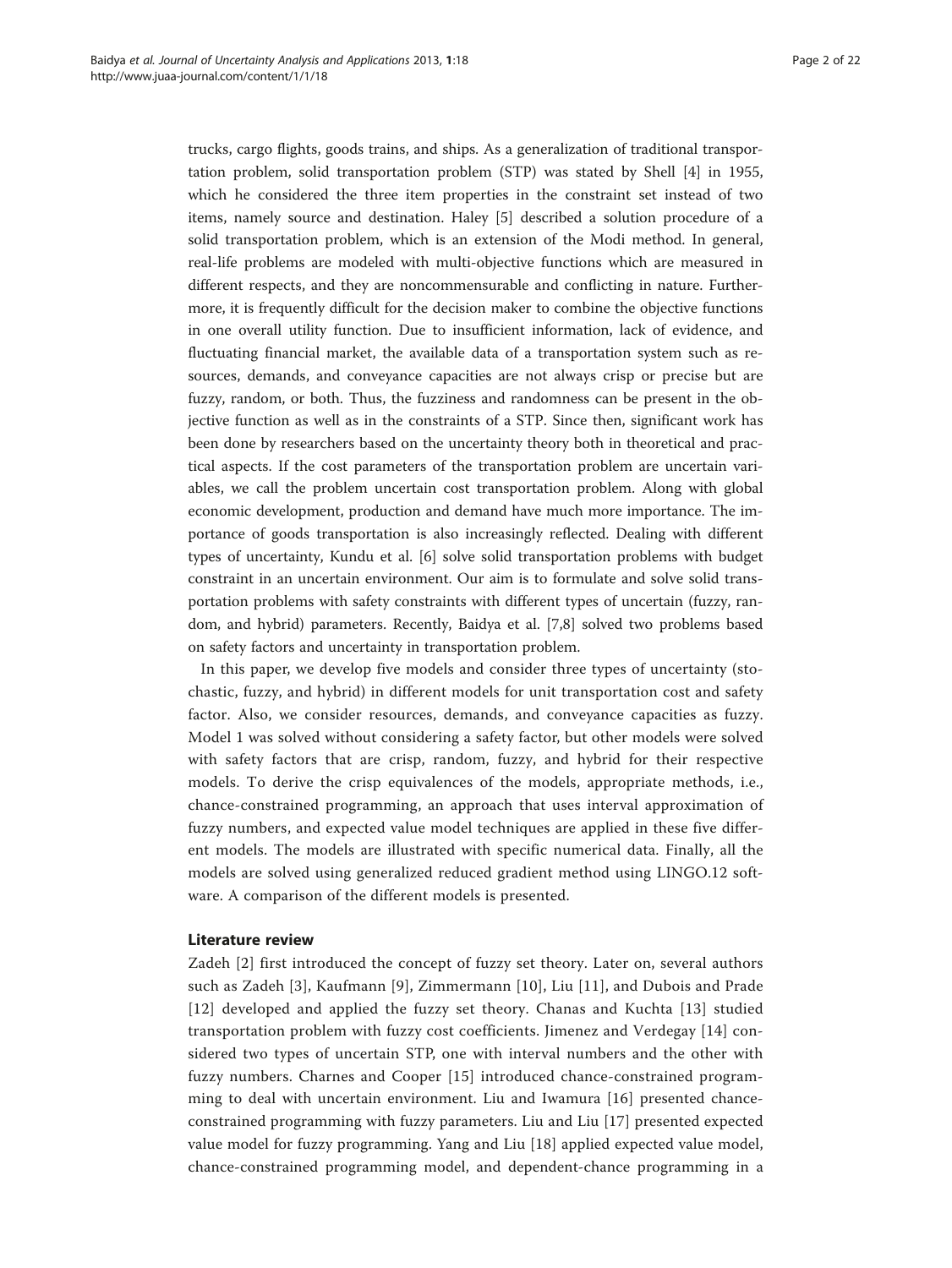fixed charge solid transportation problem in a fuzzy environment. Mula, Poler, and Garcia Sabater [[19\]](#page-21-0) applied possibilistic programming approach to a material requirement planning problem with fuzzy constraints and fuzzy coefficients using the definition of possibility measure of fuzzy number. Chen and Tsai [[20](#page-21-0)] considered time–cost trade-off problem with fuzzy parameters and constructed a two-level mathematical program for it using the concept  $\alpha$ -cut of fuzzy number. Fegad, Jadhav, and Muley [\[21](#page-21-0)] obtained an optimal solution of a transportation problem using interval and triangular membership functions. Hulsurkar, Biswal, and Sinha [\[22](#page-21-0)] applied the fuzzy programming approach to multi-objective stochastic programming problems after transforming them into crisp forms. Some methodologies to deal with objective function having random parameters are highlighted in Rao's book [[23](#page-21-0)].

# Preliminaries

**Definition 1.** (Fuzzy number) [[24](#page-21-0)] A fuzzy subset  $\tilde{A}$  of real number  $\Re$  with membership function  $\mu_{\tilde{A}}: \mathfrak{R} {\rightarrow} [0,1]$  is said to be a fuzzy number if the following conditions are met:

- 1.  $\mu_{\tilde{A}}(x)$  is an upper semicontinuous membership function;
- 2.  $\tilde{A}$  is normal, i.e.,  $\exists$  an element  $x_0$  s.t.  $\mu_{\tilde{A}}(x_0) = 1;$
- 3.  $\tilde{A}$  is fuzzy convex, i.e.,  $\mu_{\tilde{A}}(\lambda x_1 + (1-\lambda)x_2) \ge \mu_{\tilde{A}}(x_1) \wedge \mu_{\tilde{A}}(x_2) \forall x_1, x_2 \in \mathbb{R}$  and  $\lambda \in [0, 1]$ ;
- 4. Support of  $\tilde{A} = \{x \in \mathbb{R} : \mu_{\tilde{A}}(x) > 0\}$  is bounded.

**Definition 2.** (Triangular fuzzy number) By a triangular fuzzy number  $\eta$ , we mean the fuzzy variable fully determined by the triplet  $A = (a_1, a_2, a_3)$  of crisp numbers with  $a_1 < a_2 < a_3$  whose membership function is given by

$$
\mu_A(x) = \begin{cases}\n\frac{x-a_1}{a_2 - a_1} & \text{if } a_1 \le x < a_2 \\
\frac{x-a_3}{a_2 - a_3} & \text{if } a_2 \le x < a_3 \\
0 & \text{otherwise.} \n\end{cases}
$$

**Definition 3.** (Trapezoidal fuzzy number) A TrFN  $\tilde{\xi}$  is a fuzzy number fully determined by quadruplet  $\tilde{a} = (a_1, a_2, a_3, a_4)$  of crisp numbers with  $r_1 \le r_2 \le r_3 \le r_4$ , whose membership function is given by

$$
\mu_{\tilde{a}}(x) = \begin{cases}\n\frac{x - a_1}{a_2 - a_1}, & \text{if } a_1 \le x \le a_2; \\
1, & \text{if } a_2 \le x \le a_3; \\
\frac{a_4 - x}{a_4 - a_3}, & \text{if } a_3 \le x \le a_4; \\
0, & \text{otherwise.} \n\end{cases}
$$

Example. A man is driving along a highway where the speed limit is 55 mph. He tries to hold his speed at exactly 55 mph, but his car lacks 'cruise control,' so the speed varies from moment to moment. If a graph of his instantaneous speed over a period of several minutes is to be plotted and the result will be in rectangular coordinates, he will get a function that looks like the curves shown in Figures [1](#page-3-0) and [2](#page-3-0) which represent a triangular fuzzy number and trapezoidal fuzzy number,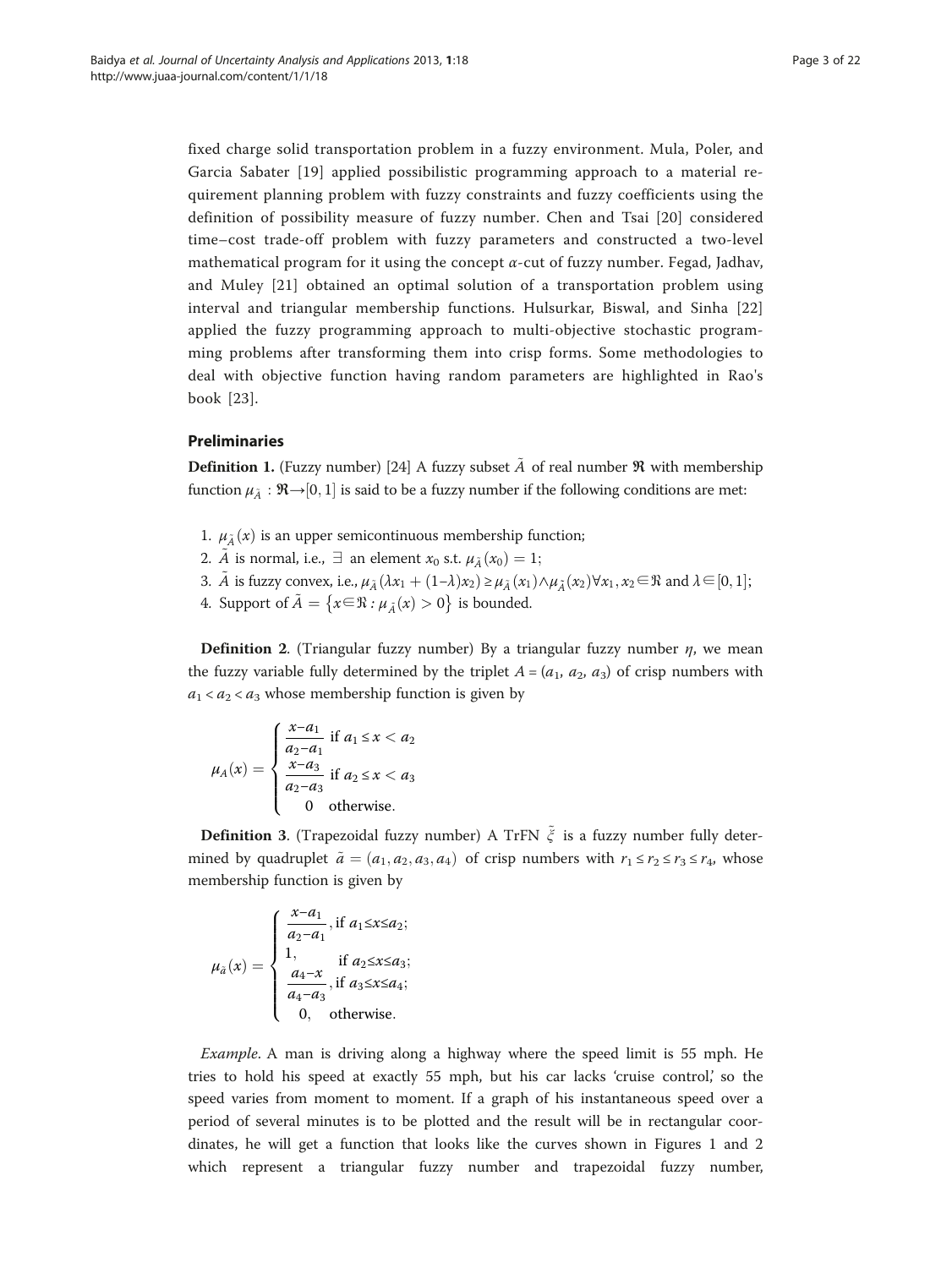<span id="page-3-0"></span>Baidya et al. Journal of Uncertainty Analysis and Applications 2013, 1:18 Page 4 of 22 http://www.juaa-journal.com/content/1/1/18



respectively. Crisp number b can be expressed as fuzzy number  $\tilde{b}$ , whose membership function  $\mu_{\tilde{b}}$  (Figure [3](#page-4-0)) is given by

$$
\mu_{\tilde{b}}(x) = \begin{cases} 1 \text{ for } x = b, \\ 0 \text{ for } x \neq b. \end{cases}
$$

Definition 4. (Credibility measure) Credibility measure was presented by Liu and Liu [[17\]](#page-21-0). For a fuzzy variable  $\xi$  with membership function  $\mu_{\xi}(x)$  and for any set B of real numbers, credibility measure of fuzzy event { $\xi \in B$ } is defined as

$$
\mathrm{Cr}\{\xi{\in}B\}=\frac{1}{2}(\mathrm{Pos}\{\xi{\in}B\}+\mathrm{Nec}\{\xi{\in}B\}),
$$

where possibility and necessity of  $\{\xi \in B\}$  are respectively defined as and

$$
Pos\{\zeta \in B\} = \sup_{x \in B} \mu_{\zeta}(x)
$$

and

$$
\operatorname{Nec}\{\xi \in B\} = 1 - \sup_{x \in B^c} \mu_{\xi}(x).
$$

**Definition 5.** [[11,25\]](#page-21-0). Let  $\xi$  be a fuzzy variable. Then, the expected value of  $\xi$  is defined as

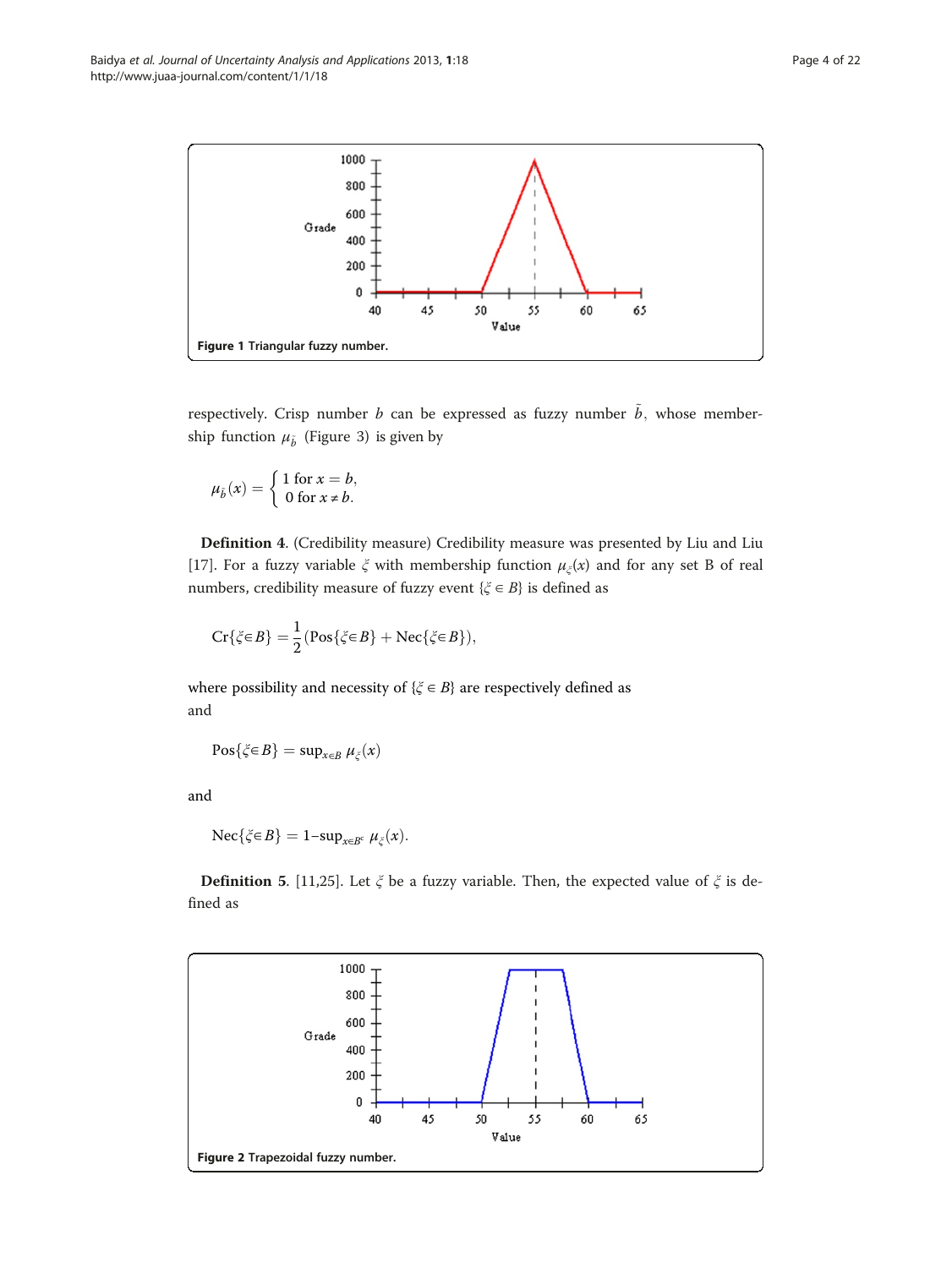<span id="page-4-0"></span>

$$
E(\zeta) = \int_0^\infty \operatorname{cr}\{\zeta \ge r\} \mathrm{dr} - \int_{-\infty}^0 \operatorname{cr}\{\zeta \le r\} \mathrm{dr}
$$

provided that at least one of the two integral is finite.

For example, the expected value of a triangular fuzzy variable  $(r_1, r_2, r_3)$  is  $[\xi] = \frac{r_1 + 2r_2 + r_3}{4}$ .

**Definition 6.** [[11](#page-21-0)]. Let  $\xi$  be a fuzzy variable and  $\alpha \in [0, 1]$ . Then

 $\zeta_{\text{sup}}(\alpha) = \sup\{r: \text{cr}\{\zeta \geq r\} \geq \alpha\}$  is called  $\alpha$ -optimistic value to  $\zeta$ , and  $\zeta_{\text{inf}}(\alpha) = \inf\{r: \text{cr}\{\zeta \leq r\} \geq \alpha\}$  is called  $\alpha$ -pessimistic value to  $\zeta$ .

*Example 1*. Let  $\xi = (r_1, r_2, r_3, r_4)$  be a trapezoidal fuzzy variable. Then, its  $\alpha$ -optimistic and α-pessimistic values are

$$
\xi_{\text{sup}}(\alpha) = \begin{cases}\n2\alpha r_3 + (1 - 2\alpha)r_4, \text{ if } \alpha \le 0.5; \\
(2\alpha - 1)r_1 + 2(1 - \alpha)r_2, \text{ if } \alpha > 0.5.\n\end{cases}
$$
\n
$$
\xi_{\text{inf}}(\alpha) = \begin{cases}\n2\alpha r_2 + (1 - 2\alpha)r_1, \text{ if } \alpha \le 0.5; \\
(2\alpha - 1)r_4 + 2(1 - \alpha)r_3, \text{ if } \alpha > 0.5.\n\end{cases}
$$

# Nearest interval approximation

The nearest interval approximation of a fuzzy number [\[24](#page-21-0)]  $\tilde{A}$  with distance metric  $d$  is given by  $C_d(\tilde{A}) = [C_L - C_U]$ , where  $C_L = \int_0^1 A_L(\alpha) d\alpha$  and  $C_U = \int_0^1 A_U(\alpha) d\alpha$ , where distance metric  $d$  measure distance of  $\tilde{A}$  from  $C_d (\tilde{A})$  is given by

$$
d(a, C_d(\tilde{A})) = \sqrt{\int_0^1 \{A_L(\alpha) - C_L\}^2 d\alpha + \int_0^1 \{A_U(\alpha) - C_U\}^2 d\alpha}
$$

and  $[A_L(\alpha), A_U(\alpha)]$  is the  $\alpha$ -cut $(0 \le \alpha \le 1)$  of  $\tilde{A}$ . For example,  $\alpha$ -cut of a trapezoidal fuzzy number  $(r_1, r_2, r_3, r_4)$  is  $[r_1 + \alpha(r_2 - r_1), r_4 - \alpha(r_4 - r_3)]$  and its interval approximation is  $\left[\frac{r_1+r_2}{2}, \frac{r_3+r_4}{2}\right]$ .

**Theorem 1.** [[18\]](#page-21-0) Suppose that  $\xi$  is a fuzzy number with continuous membership function  $\mu_{\xi}(x)$ , and  $r_0 = \sup\{r: \mu_{\xi}(x) = 1\}$ ,  $g(x, \xi) = h(x) - \xi$ . Then, we have  $Cr\{g(x, \xi) \ge 0\} \ge \alpha$  if and only if  $h(x) \ge F_{\alpha}$ , where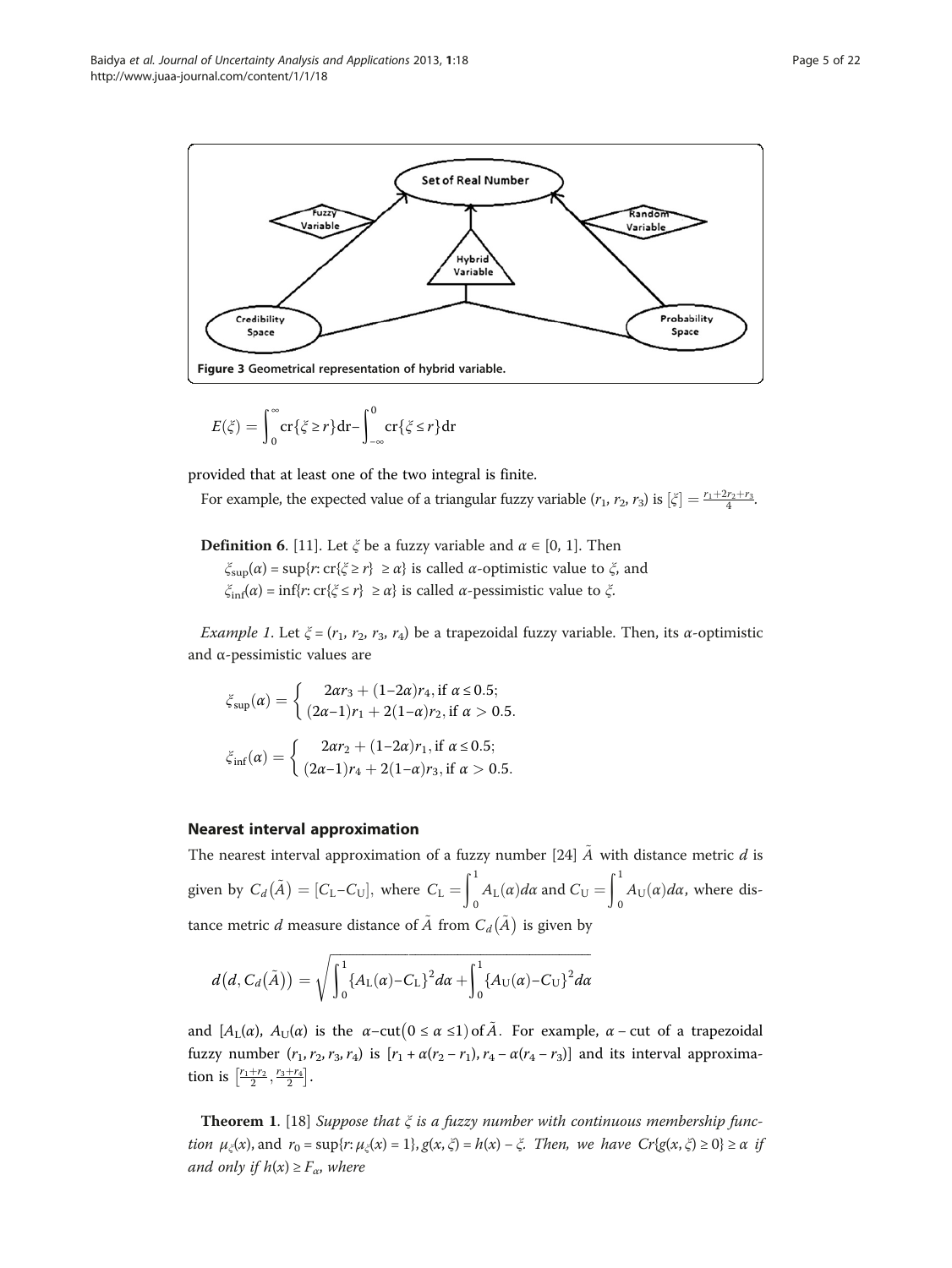$$
F_{\alpha} = \begin{cases} \inf \{ F | F = \mu_{\xi}^{-1}(2\alpha) \}, & \text{if } \alpha \le 0.5, \\ \inf \{ F | F = \mu_{\xi}^{-1}(2(1-\alpha)), F > r_0 \} & \text{if } \alpha > 0.5. \end{cases}
$$

**Theorem 2.** [\[18](#page-21-0)] Suppose that  $\xi$  is a fuzzy number with continuous membership. Function  $\mu_{\zeta}(x)$  and  $r_0 = inf\{r : \mu_{\zeta}(r) = 1\}$ ,  $g(x, \zeta) = h(x) - \zeta$ . Then, we have  $Cr\{g(x, \zeta) \le 0\} \ge \alpha$ if and only if  $h(x) \leq F_\alpha$ , where

$$
F_{\alpha} = \begin{cases} \sup \{ F | F = \mu_{\xi}^{-1}(2\alpha) \}, & \text{if } \alpha \le 0.5, \\ \sup \{ F | F = \mu_{\xi}^{-1}(2(1-\alpha)), F < r_0 \} & \text{if } \alpha > 0.5. \end{cases}
$$

**Theorem 3.** [[11,25](#page-21-0)] Assume that the function  $g(x, \xi)$  can be written as

 $g(x, \xi) = h_1(x)\xi_1 + h_2(x)\xi_2 + \cdots + h_t(x)\xi_t + h_0(x)$ 

where  $\xi_k$  are trapezoidal fuzzy variables  $(r_{k1}, r_{k2}, r_{k3}, r_{k4})$ ,  $k = 1, 2,... t$ , respectively. We define two functions  $h_k^+(x) = h_k(x) \vee 0$  and  $h_k^-(x) = -(h_k(x) \vee 0)$  for  $k = 1, 2, \dots, t$ . Then, we have the following:

1. When  $\alpha \leq \frac{1}{2}$ ,  $Cr{g(x, \xi) \leq 0} \geq \alpha$  if and only if

$$
(1-2\alpha)\sum\nolimits_{k=1}^{t} \left[ r_{k1} h_k^+(x) - r_{k4} h_k^-(x) \right] + 2\alpha \sum\nolimits_{k=1}^{t} \left[ r_{k2} h_k^+(x) - r_{k3} h_k^-(x) \right] + h_0(x) \leq 0;
$$

2. When  $\alpha > \frac{1}{2}$ ,  $Cr{g(x, \xi) \le 0} \ge \alpha$  if and only if

$$
(2-2\alpha)\sum\nolimits_{k=1}^{t} \left[ r_{k3} h_k^+(x) - r_{k2} h_k^-(x) \right] + (2\alpha - 1)\sum\nolimits_{k=1}^{t} \left[ r_{k4} h_k^+(x) - r_{k1} h_k^-(x) \right] + h_0(x) \le 0;
$$

**Corollary 1.** If  $\tilde{\xi} = (r_1, r_2, r_3, r_4)$  is a trapezoidal fuzzy variable and h(x) is a function of x, then  $Cr\{h(x) \leq \tilde{\xi}\}\geq \alpha$  if and only if  $h(x) \leq F_{\xi}$ , where

$$
F_{\xi} = \begin{cases} (1-2\alpha)r_4 + 2\alpha r_3, & \text{if } \alpha \leq \frac{1}{2} \\ 2(1-\alpha)r_2 + (2\alpha-1)r_1, & \text{if } \alpha > \frac{1}{2} \end{cases}
$$

Proof. Cr $\{h(x) \leq \tilde{\xi}\} \geq \alpha \leftrightarrow Cr\left\{\tilde{\xi}' + h(x) \leq 0\right\} \geq \alpha$ , where  $\tilde{\xi}' = -\tilde{\xi} = (-r_4, -r_3, -r_2, -r_1)$ . Then, from the above theorem, it follows that this inequality holds if and only if

1.  $(1-2\alpha)(-r_4) + 2\alpha(-r_3) + h(x) \le 0$ , if  $\alpha \le \frac{1}{2}$ ; 2.  $(2-2\alpha)(-r_2) + (2\alpha-1)(-r_1) + h(x) \le 0$ , if  $\alpha > \frac{1}{2}$ .

Hence, the corollary follows.

**Corollary 2.** If  $\tilde{\xi} = (r_1, r_2, r_3, r_4)$  is a trapezoidal fuzzy variable and h(x) is a function of x, then  $Cr{h(x) \ge \tilde{\xi}}$  ≥  $\alpha$  if and only if  $h(x) \ge F_{\xi}$ , where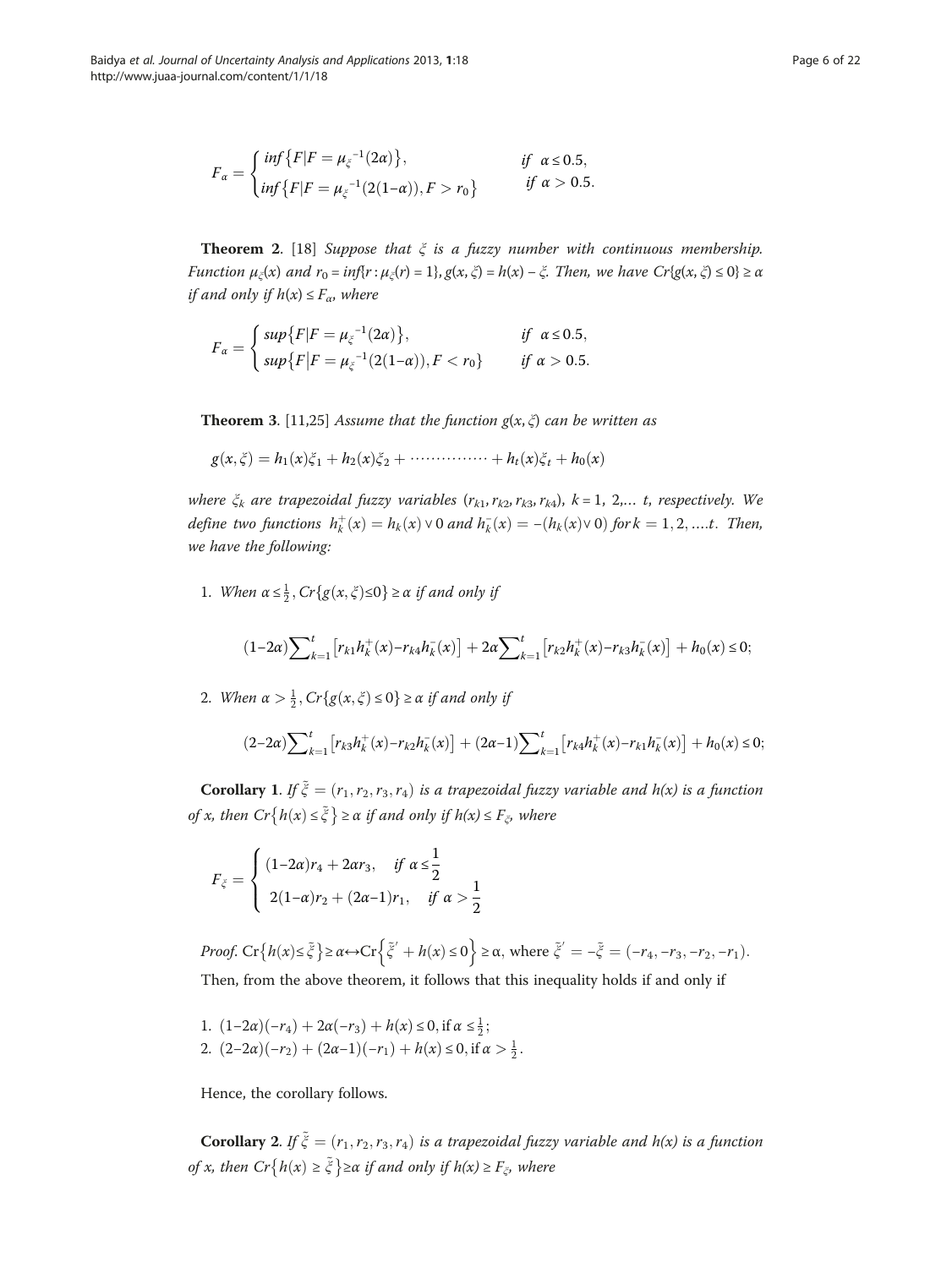<span id="page-6-0"></span>
$$
F_{\xi} = \begin{cases} (1-2\alpha)r_1 + 2\alpha r_2, if \ \alpha \leq \frac{1}{2}; \\ (2-2\alpha)r_3 + (2\alpha - 1)r_4, & if \ \alpha > \frac{1}{2}. \end{cases}
$$

*Proof.* Cr
$$
\{h(x)\geq \tilde{\xi}\}\geq \alpha \Leftrightarrow
$$
 Cr $\{\tilde{\xi}'-h(x)\leq 0\}$   $\geq \alpha$ , where  $\tilde{\xi}'=-\tilde{\xi}=(-r_4,-r_3,-r_2,-r_1)$ .

Then, from the above theorem, it follows that this inequality holds if and only if

1.  $(1-2\alpha)r_1 + 2\alpha r_2 - h(x) \le 0$ , if  $\alpha \le \frac{1}{2}$ ; 2.  $(2-2\alpha)r_3 + (2\alpha-1)r_4-h(x) \le 0$ , if  $\alpha > \frac{1}{2}$ .

Hence, the corollary follows.

**Corollary 3.** If  $\tilde{\xi} = (r_1, r_2, r_3, r_4)$  and  $\tilde{\eta} = (t_1, t_2, t_3, t_4)$  are trapezoidal fuzzy variable and  $h(x) \ge 0$   $\forall x$ , then  $Cr\{h(x)\tilde{\xi} \le \tilde{\eta}\} \ge \alpha$  if and only if

1.  $(1-2\alpha)h(x)r_1 + 2\alpha h(x)r_2 - h(x) \le (1-2\alpha)t_4 + 2\alpha t_3, \text{ if } \alpha \le \frac{1}{2};$ 2.  $(2-2\alpha)h(x)r_3 + (2\alpha-1)h(x)r_4-h(x) \leq (2-2\alpha)t_2 + (2\alpha-1)t_1, \text{ if } \alpha > \frac{1}{2}.$ 

Proof. Cr  $\{h(x)\tilde{\xi} \leq \tilde{\eta}\} \geq \alpha \Leftrightarrow Cr \{h(x)\tilde{\xi} - \tilde{\eta} \leq 0\} \geq \alpha \Leftrightarrow Cr \{h(x)\tilde{\xi} + \tilde{\eta}' \leq 0\} \geq \alpha$ , where  $\tilde{\eta}' = -\frac{1}{2}$  $\tilde{\eta} = (-t_4, -t_3, -t_2, -t_1)$ . Then, from the above theorem, it follows that this inequality holds if and only if

1. 
$$
(1-2\alpha)(h(x)r_1-t_4) + 2\alpha(h(x)r_2-t_3) \le 0
$$
, if  $\alpha \le \frac{1}{2}$ ;  
\n2.  $(2-2\alpha)(h(x)r_3-t_2) + (2\alpha-1)(h(x)r_4-t_1) + h(x) \le 0$ , if  $\alpha > \frac{1}{2}$ 

Hence, the corollary follows.

It is obvious that these three corollaries help us to determine crisp equivalences of various inequalities with fuzzy parameters.

# Random variable

For the probability spaces  $(\Omega, S, P)$  where  $\Omega$  is a set of elementary events, S is a set of all events (*a σ* − field of events) and *P*:  $S \rightarrow [0, 1]$  is a probability function, the mapping  $X : (\Omega, S, P) \rightarrow \mathcal{N}$  is called a random variable.

By the probability distribution function of the random variable  $\hat{X}$ , we mean a function  $F(x) = P\{\omega: \hat{X}(\omega) \leq X\}$  for all  $x \in N$  with  $F(-\infty) = 0$  and  $F(\infty) = 1$ .

### Hybrid variable

Recall that a random variable is a measurable function from a probability space to the set of real number and that a fuzzy variable is a function from a credibility space to the set of real numbers. In order to describe a quantity with both fuzziness and randomness, we introduce the concept of hybrid variable as follows:

Definition 7. [[11\]](#page-21-0) A hybrid variable is a measurable function from a chance space  $(\Theta, P, Cr) \times (\Omega, S, Pr)$  to real numbers, i.e., for any Borel set B of real numbers, the set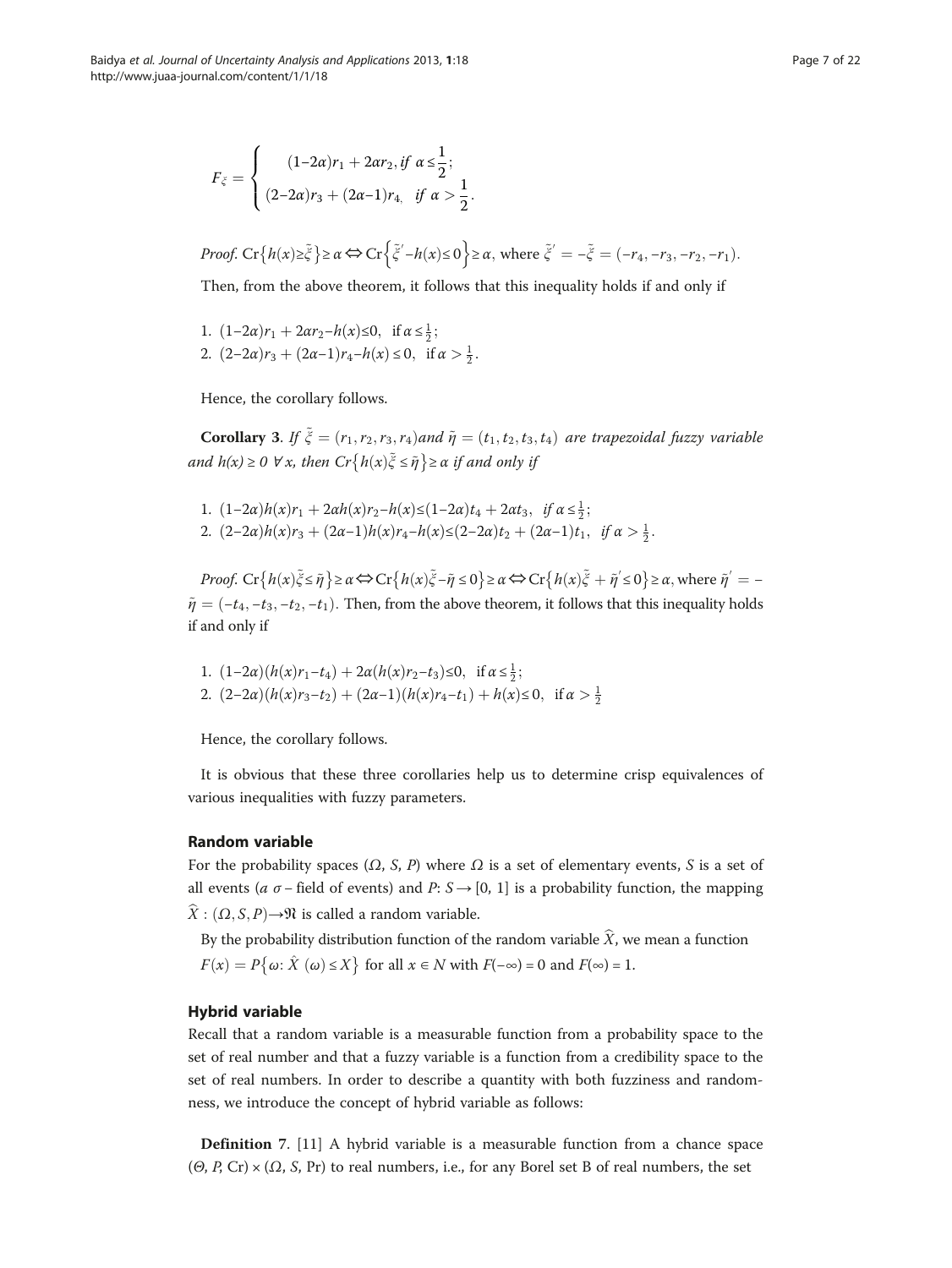$$
\{\xi\!\in\!B\}=\{(\theta,\omega)\!\in\!\Theta\times\varOmega\!\!:\, \xi(\theta,\omega)\!\!\in\!\boldsymbol{B}\}
$$

is an event.

Remark 1. [\[11\]](#page-21-0) A hybrid variable degenerates to a fuzzy variable if the value of  $\zeta(\theta, \omega)$ does not vary with  $\omega$ . For example,  $\zeta(\theta, \omega) = \theta$ ,  $\zeta(\theta, \omega) = \theta^2 + 1$ ,  $\zeta(\theta, \omega) = \sin \theta$ .

Remark 2. [\[11\]](#page-21-0) A hybrid variable degenerate to a random variable if the value of  $\zeta(\theta, \omega)$ does not vary with  $\theta$ . For example,  $\zeta(\theta, \omega) = \omega$ ,  $\zeta(\theta, \omega) = \omega^2 + 1$ ,  $\zeta(\theta, \omega) = \sin \omega$ .

Remark 3. A hybrid variable  $\xi(\theta, \omega)$  may also be regarded as a function from a credibility space  $(\Theta, \mathcal{P}, \text{Cr})$  to the set  $\{\xi(\theta,.) \mid \theta \in \Theta\}$  of random variable. Thus,  $\xi$  is a random fuzzy variable defined by Liu [\[11](#page-21-0)].

Remark 4. A hybrid variable  $\zeta(\theta, \omega)$  may also be regarded as a function from a probability space  $(\Omega, \mathcal{A}, \Pr)$  to the set  $\{\xi(., \omega) \mid \omega \in \Omega\}$  of fuzzy variables. If  $Cr\{\xi(., \omega) \in B\}$  is a measurable function of  $\omega$  for any Borel set B of real number, then  $\xi$  is a fuzzy random in the sense of [\[17\]](#page-21-0).

**Definition 8.** [[17](#page-21-0)] Then, a chance measure of an event  $∧$  is defined as

$$
\mathrm{ch}(\wedge) = \left\{ \begin{array}{ll} \sup_{\theta \in \Theta} (\mathrm{Cr}\{\theta\} \wedge \mathrm{Pr}\{\wedge(\theta)\}), & \text{if } \sup_{\theta \in \Theta} (\mathrm{Cr}\{\theta\} \wedge \mathrm{Pr}\{\wedge(\theta)\}) < 0.5; \\ 1 - \sup_{\theta \in \Theta} (\mathrm{Cr}\{\theta\} \wedge \mathrm{Pr}\{\wedge(\theta)\}) & \text{if } \sup_{\theta \in \Theta} (\mathrm{Cr}\{\theta\} \wedge \mathrm{Pr}\{\wedge(\theta)\}) \ge 0.5. \end{array} \right.
$$

Then  $\text{ch}(\phi) = 0$ ,  $\text{ch}\{\Theta \times \Omega\} = 1$ ,  $0 \leq \text{ch}\{\wedge\} \leq 1$  for any event  $\wedge$ .

*Example 2.* If  $\tilde{a}$  is a fuzzy variable and  $\hat{\eta}$  is a random variable, then the sum  $\hat{\xi} = \tilde{a} + \hat{\eta}$ is a hybrid variable, i.e., if  $f: \mathbb{R}^2 \to \mathbb{R}$  is a measurable function, then  $\tilde{\hat{\xi}} = f(\tilde{\mathbf{a}}, \hat{\eta})$  is a hybrid variable. Now, suppose that  $\tilde{a}$  has a membership function  $\mu$ , and  $\hat{\eta}$  has a probability density function  $\phi$ . Then, for any Borel set B of real numbers, we have

$$
\text{ch}\{f(\tilde{a},\hat{\eta}){\in}B\}=\left\{\begin{array}{ll} \sup_x\bigg[\frac{\mu(x)}{2}\wedge \int_{f(x,y){\in}B}\phi(y)\text{d}y\bigg], & \text{if}\ \sup_x\bigg[\frac{\mu(x)}{2}\wedge \int_{f(x,y){\in}B}\phi(y)\text{d}y\bigg]<0.5; \\ 1-\sup_x\sup_x\bigg[\frac{\mu(x)}{2}\wedge \int_{f(x,y){\in}B}\phi(y)\text{d}y\bigg], & \text{if}\ \sup_x\bigg[\frac{\mu(x)}{2}\wedge \int_{f(x,y){\in}B}\phi(y)\text{d}y\bigg]\ge0.5. \end{array}\right.
$$

**Definition 9.** [\[17](#page-21-0)] Let  $\tilde{\hat{\xi}}$  be a hybrid variable. Then, the expected value of  $\tilde{\hat{\xi}}$  is defined by

$$
E\left[\tilde{\hat{\xi}}\right] = \int_0^{+\infty} \mathrm{ch}\left\{\tilde{\hat{\xi}} \ge r\right\} dr - \int_{-\infty}^0 \mathrm{ch}\left\{\tilde{\hat{\xi}} \ge r\right\} dr
$$

provided that at least one of the integrals is finite.

*Example 3.* For the hybrid variable  $\tilde{\hat{\xi}} = \tilde{\mathbf{a}} + \hat{\eta}$ , expected value of  $\tilde{\hat{\xi}}$  is  $E (\tilde{\hat{\xi}}) = E(\tilde{\mathbf{a}}) + \mathbf{E}$  $\hat{\eta}$ ). For example, if  $\tilde{\mathbf{a}} = (t_1, t_2, t_3)$  is the triangular fuzzy number and  $\hat{\eta} = \mathcal{N}(\mu, \sigma^2)$  is normally distributed as random variable. Then,  $E\left(\tilde{\hat{\xi}}\right) = \frac{t_1+2t_2+t_3}{4} + \mu$ .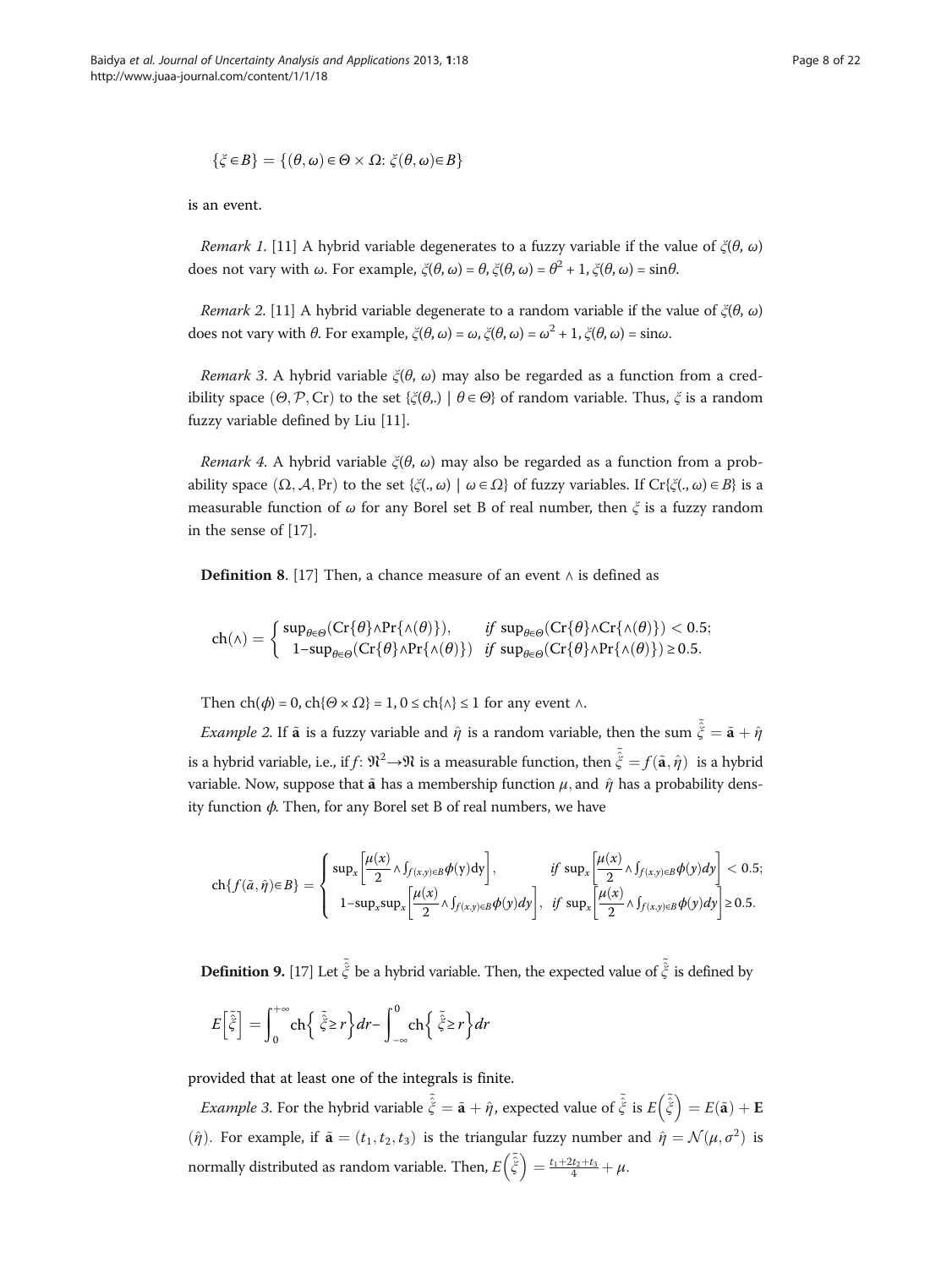### <span id="page-8-0"></span>Description of the problem

STP is a problem of transporting goods from some sources to some destinations through some conveyances (modes of transportation), and the main objective is to find the optimal transportation plan so that the total transportation cost is minimum. Also, the goods transported through each source cannot exceed its supply capacity, the requirements of each destination must be satisfied, and the total transported amount must not exceed the capacity of conveyances. In this manuscript, we impose a desired total safety factor for the whole transportation system. The decision of future transportation planning is generally founded upon the past record. However, the available data from previous experiments are not always precise; those are often imprecise due to uncertainty in judgment, fluctuating financial market, linguistic information, imperfect statistical analysis, insufficient information, etc. For example, transportation cost depends on the fuel price, labor charges, tax charges, etc., each of which are fluctuating from time to time. Similarly, the supply of a source cannot be always exact because it depends upon the availability of manpower, raw materials, market competition, product demands, etc. Fuzzy set theory and random set theory are most widely used and are successfully applied tools to deal with uncertainty. In the next section, we formulate five STPs with safety constraints and different uncertain (fuzzy, random, hybrid) parameters.

# Model formulation

Sometimes, information about supplies at plants, demands at destination, and conveyance capacity are not known precisely, i.e., these amounts are erstwhile vague in nature. For this reason, we consider here that the supplies at plants, demands at destination, and conveyance capacity are all fuzzy in nature.

# Model 1: solid transportation problem with hybrid penalties, fuzzy resources, demands, conveyance capacities, and without safety factor

To formulate the model, we assume that there are no risks to transport the commodities from plants to destination by different conveyances, i.e., all routes are totally safe for the transport of goods, and unit transportation cost is a hybrid variable.

$$
Min(Z) = \sum_{i=1}^{m} \sum_{j=1}^{n} \sum_{k=1}^{K} \tilde{C}_{ijk} x_{ijk}
$$
 (1)

subject to constraints

$$
\sum_{j=1}^{n} \sum_{k=1}^{k} x_{ijk} \le \tilde{a}_i, \quad i = 1, 2, ..., m,
$$
\n(2)

$$
\sum_{i=1}^{m} \sum_{k=1}^{k} x_{ijk} \ge \tilde{b}_j, \quad j = 1, 2, ..., n,
$$
\n(3)

$$
\sum_{j=1}^{n} \sum_{k=1}^{k} x_{ijk} \le \tilde{e}_k, \quad k = 1, 2, ..., K,
$$
\n(4)

$$
x_{ijk} \geq 0, \quad \forall i, j, k,
$$

where  ${\tilde a}_i$  denotes the fuzzy amount of the product available at the  $i$ th origin,  ${\tilde b}_j$  denotes the fuzzy demand of the product of the jth destination,  $\tilde{e}_k$  denotes the fuzzy transportation capacity of conveyance  $k$ ,  $\tilde{\hat{C}}_{ijk}$  denotes the hybrid unit transportation penalty from the ith origin to the jth destination via the kth conveyance for the objective function.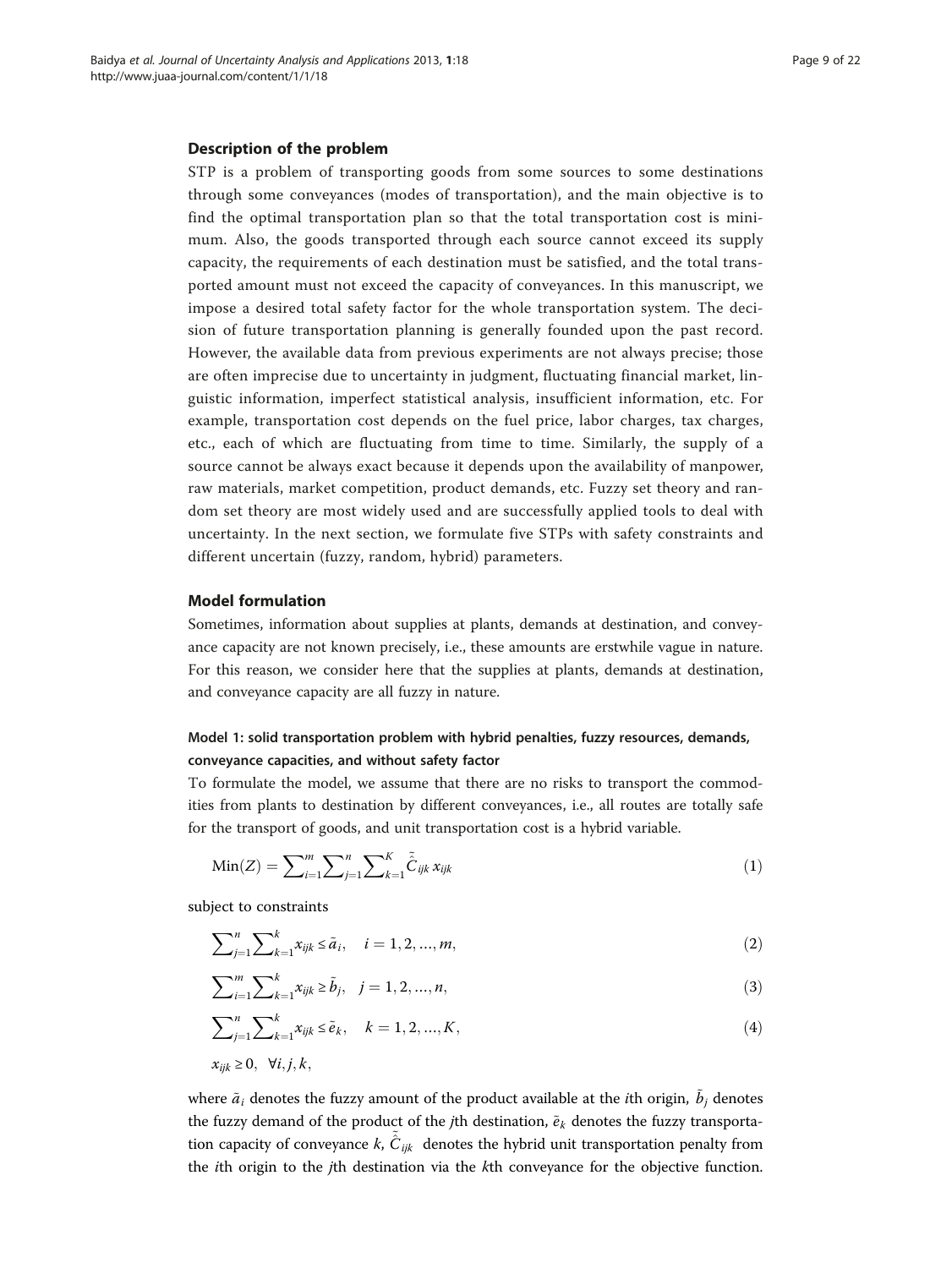<span id="page-9-0"></span>The penalty could represent transportation cost or quantity of goods delivered or underused capacity, etc. Here, the penalties represent per unit transportation costs.

# Solution methodology (expected value model)

Liu and Liu [[17\]](#page-21-0) presented a spectrum of expected value model of fuzzy programming to obtain the optimum expected value of objective function under some expected constraints. Considering  $\tilde{C}_{ijk}$  as  $\tilde{C}_{ijk} = C_{ijk} + \hat{C}_{ijk}$  and constructing the expected value model [\[17,18,26\]](#page-21-0) for the model I, we have the corresponding crisp form as

Min 
$$
E(Z) = \sum_{i=1}^{m} \sum_{j=1}^{n} \sum_{k=1}^{K} E(\tilde{C}_{ijk}) x_{ijk}
$$
 (5)

subject to constraints

$$
\sum_{j=1}^{n} \sum_{k=1}^{k} x_{ijk} \le E(\tilde{a}_i), \quad i = 1, 2, ..., m,
$$
 (6)

$$
\sum_{i=1}^{m} \sum_{k=1}^{k} x_{ijk} \ge E(\tilde{b}_j), \quad j = 1, 2, ..., n,
$$
\n(7)

$$
\sum_{j=1}^{n} \sum_{k=1}^{k} x_{ijk} \le E(\tilde{e}_k), \quad k = 1, 2, ..., K,
$$
\n(8)

$$
x_{ijk} \geq 0, \ \forall i, j, k.
$$

# Model 2: solid transportation problem with crisp penalties, fuzzy resources, demands, conveyance capacities, and desired safety measure as crisp

To formulate the model, we assume that all transportation routes are not equally safe to transport the commodity from the source to the destination by different conveyances, and we consider a crisp safety factor for each transportation:

$$
Min(Z) = \sum_{i=1}^{m} \sum_{j=1}^{n} \sum_{k=1}^{K} C_{ijk} x_{ijk}
$$

subject to the constraint

$$
\sum_{i=1}^{m} \sum_{j=1}^{n} \sum_{k=1}^{K} S_{ijk} y_{ijk} \ge B,
$$
\n(9)

with constraints  $(2)$  $(2)$ ,  $(3)$  $(3)$ , and  $(4)$  $(4)$ ,

$$
x_{ijk} \geq 0, \ \forall i, j, k,
$$

where  $S_{ijk}$  is the safety factor when an item is transformed from the *i*th origin to the jth destination by the  $k$ th conveyance. If an item is transported from source  $i$  to destination *j* by conveyance *k*, then the safety factor  $S_{ijk}$  is considered. This implies that if  $x_{ijk} > 0$ , then we consider the safety factor for this route as a part of the safety constraint. Thus, for the convenience of modeling, the following notation is introduced:

$$
y_{ijk} = \begin{cases} 1 & \text{for } x_{ijk} > 0\\ 0 & \text{otherwise} \end{cases}
$$

and  $B$  is the desired safety measure for the whole transportation system.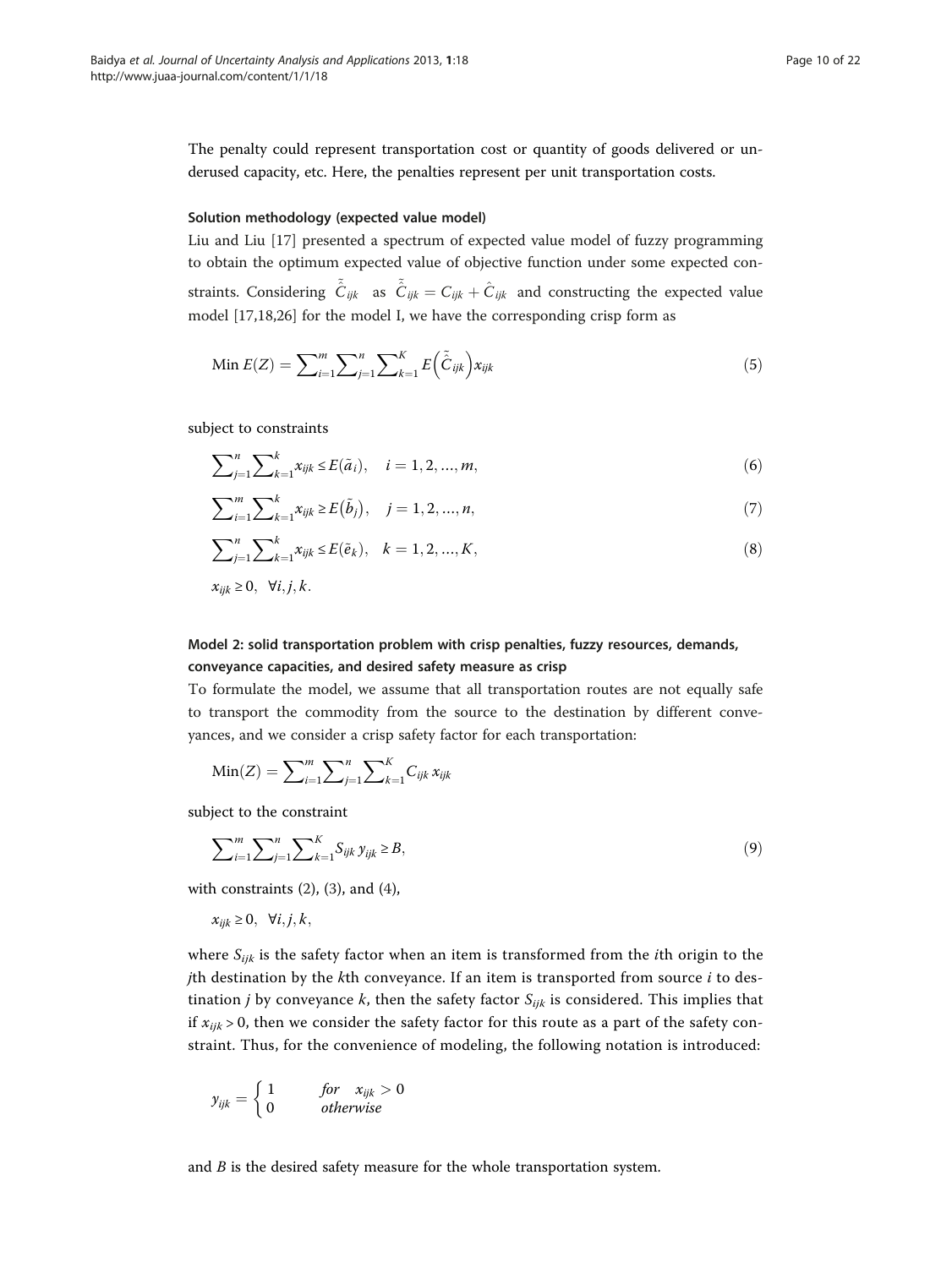# <span id="page-10-0"></span>Solution methodology

Min(Z) = 
$$
\sum_{i=1}^{m} \sum_{j=1}^{n} \sum_{k=1}^{K} C_{ijk} x_{ijk}
$$

subject to constraints

$$
\operatorname{Cr}\left(\sum_{j=1}^{n}\sum_{k=1}^{k}x_{ijk}\leq \tilde{a}_{i}\right)\geq\alpha_{i},\quad i=1,2,...,m,
$$
\n(10)

$$
Cr\left(\sum_{i=1}^{m} \sum_{k=1}^{k} x_{ijk} \ge \tilde{b}_j\right) \ge \beta_j, \quad j = 1, 2, ..., n,
$$
\n(11)

$$
\operatorname{Cr}\left(\sum_{j=1}^{n}\sum_{k=1}^{k}x_{ijk}\leq\tilde{e}_k\right)\geq\gamma_k,\quad i=1,2,...,k,\tag{12}
$$

and ([9\)](#page-9-0)

$$
x_{ijk} \geq 0, \ \forall i, j, k.
$$

# Crisp equivalences

Min(Z) = 
$$
\sum_{i=1}^{m} \sum_{j=1}^{n} \sum_{k=1}^{K} C_{ijk} x_{ijk}
$$

subject to constraints

$$
\sum_{j=1}^{n} \sum_{k=1}^{k} x_{ijk} \le F_{\alpha_i}, \quad i = 1, 2, ..., m,
$$
\n(13)

$$
\sum_{i=1}^{m} \sum_{k=1}^{k} x_{ijk} \ge F_{\beta_j}, \quad j = 1, 2, ..., n,
$$
\n(14)

$$
\sum_{j=1}^{n} \sum_{k=1}^{k} x_{ijk} \le F_{\gamma_k}, \quad k = 1, 2, ..., K,
$$
\n(15)

and ([9\)](#page-9-0)

$$
x_{ijk} \geq 0, \quad \forall i, j, k.
$$

where  $\tilde{a}_i = (a_i^1, a_i^2, a_i^3, a_i^4), \tilde{b}_j = (b_j^1, b_j^2, b_j^3, b_j^4), \tilde{e}_k = (e_k^1, e_k^2, e_k^3, e_k^4)$  and

$$
F_{\alpha_i} = a_{i_{\text{sup}}}(a_i) = \begin{cases} (1-2\alpha_i)a_i^4 + 2\alpha_i a_i^3, & \text{if } \alpha_i \le 0.5; \\ 2(1-\alpha_i)a_i^2 + (2\alpha_i-1)a_i^1, & \alpha_i > 0.5. \end{cases}
$$

$$
F_{\beta_j} = a_{j_{\text{inf}}}(\beta_j) = \begin{cases} (1-2\beta_j)b_j^1 + 2\beta_j b_j^2, & \text{if } \alpha_i \le 0.5; \\ 2(1-\beta_j)b_j^3 + (2\beta_j-1)b_j^4, & \alpha_i > 0.5. \end{cases}
$$

$$
F_{\gamma_k} = a_{k_{\text{sup}}}(\alpha_i) = \begin{cases} (1-2\gamma_k)e_k^4 + 2\gamma_k e_i^3, & \text{if } \alpha_i \le 0.5; \\ 2(1-\gamma_k)e_k^2 + (2\gamma_k-1)e_i^1, & \alpha_i > 0.5. \end{cases}
$$

# Model 3: solid transportation problem with random penalties, fuzzy resources, demands, conveyance capacities, and DSM as random

Here, we formulate the respective model by taking unit transportation cost, desired total safety factor, and safety factor as a random variables because it may happen that the safety factor is uncertain, not precisely known, but some past data about it is available:

Min(Z) = 
$$
\sum_{i=1}^{m} \sum_{j=1}^{n} \sum_{k=1}^{K} \hat{C}_{ijk} x_{ijk}
$$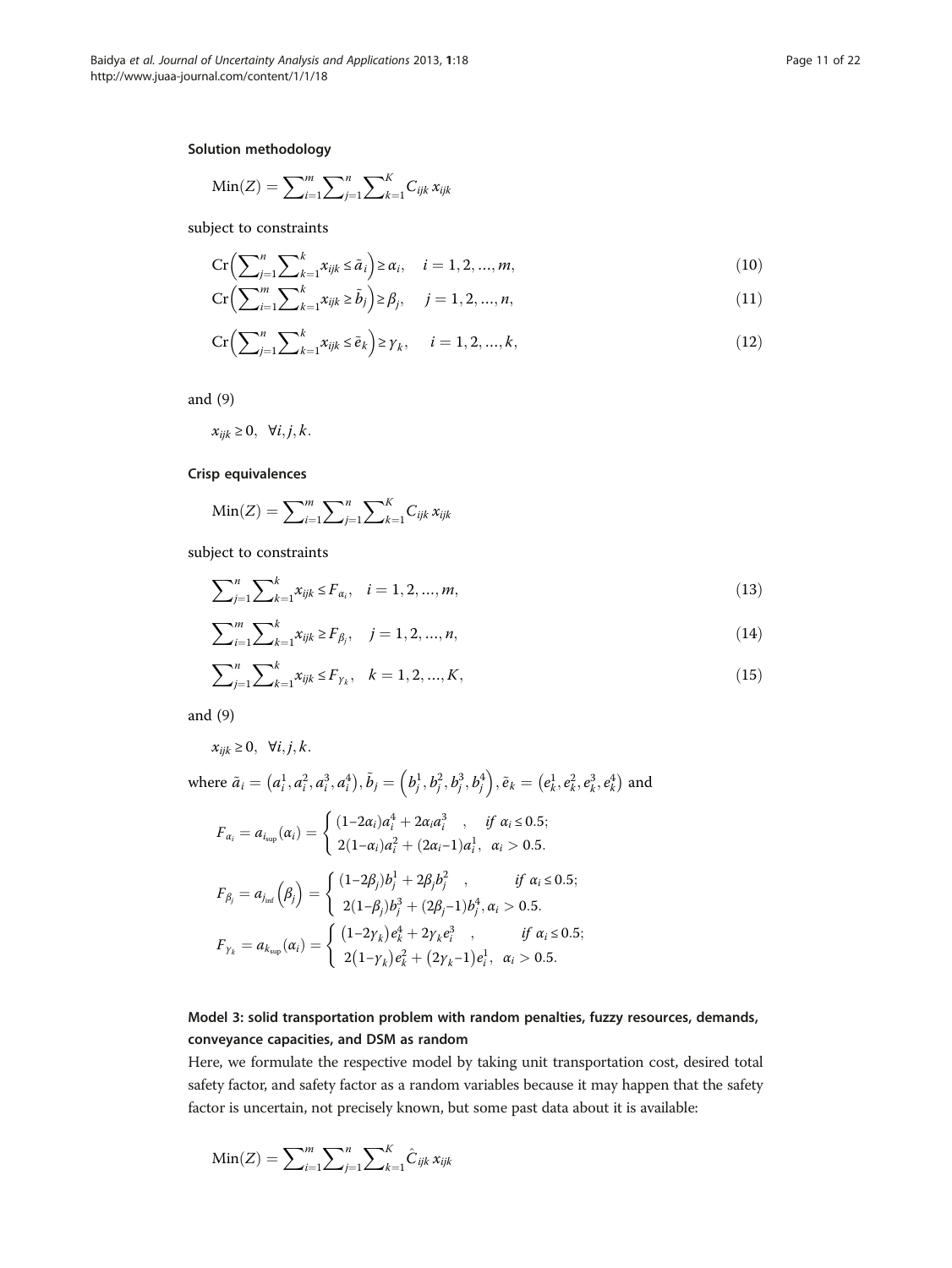<span id="page-11-0"></span>subject to the constraint

$$
\sum_{i=1}^{m} \sum_{j=1}^{n} \sum_{k=1}^{K} \hat{S}_{ijk} y_{ijk} \ge \hat{B}
$$
 (16)

with constraints  $(2)$  $(2)$ ,  $(3)$  $(3)$ , and  $(4)$  $(4)$ ,

 $x_{ijk} \geq 0$ ,  $\forall i, j, k$ ,

where  $\hat{C}_{ijk}$  are random unit transportation cost from the *i*th origin to the *j*th destination by the *k*th conveyance,  $\hat{S}_{ijk}$  is the random safety factor for a particular route, and  $\hat{B}$  is the desired total random safety factor for the whole transportation system.

#### Solution methodology (an approach using interval approximation of fuzzy number)

Let us denote the interval approximations of  $\tilde{a}_i, \tilde{b}_j, \tilde{e}_k,$  and  $\tilde{B}~$  obtained using  $\alpha$  – cut of these fuzzy numbers are  $C_d(\tilde{a}_i) = [a_{iL}, a_{iU}], C_d(\tilde{b}_j) = [b_{jL}, b_{jU}], C_d(e_k) = [e_{kL}, e_{kU}],$ respectively. Then, using these interval approximations and predetermined probability confidence level  $\delta$  for the constraint [\(11\)](#page-10-0), the above model becomes

$$
Min(Z) = \sum_{i=1}^{m} \sum_{j=1}^{n} \sum_{k=1}^{K} \hat{C}_{ijk} x_{ijk}
$$
 (17)

subject to constraints

$$
\sum_{j=1}^{n} \sum_{k=1}^{k} x_{ijk} \le C_d(\tilde{a}_i)
$$
\n(18)

$$
\sum_{i=1}^{m} \sum_{k=1}^{k} x_{ijk} \ge C_d(\tilde{b}_j)
$$
\n(19)

$$
\sum_{j=1}^{n} \sum_{k=1}^{k} x_{ijk} \le C_d(\tilde{e}_k)
$$
\n(20)

$$
\text{Prob}\Big[\sum_{i=1}^{m}\sum_{j=1}^{n}\sum_{k=1}^{K}\hat{S}_{ijk}\,y_{ijk}\geq\hat{B}\Big]\geq\epsilon,\tag{21}
$$

 $x_{ijk} \geq 0$ ,  $\forall i, j, k$ .

# Crisp equivalences

We assumed that all  $\hat{C}_{ijk}$  are mutually independent normally distributed random variables with known mean  $E(\hat{C}_{ijk}) = \bar{C}_{ijk}$  and variance var $(\hat{C}_{ijk})$ . Then, Z will also be a normally distributed random variable with mean  $\bar{z} = \sum_{i=1}^{m}$  $\sum^n$  $j=1$  $\sum_{k}$  $k=1$  $\overline{C}_{ijk} x_{ijk}$  and var  $\hat{z}(z) = X^T V X$ , where V is the covariance matrix of  $\hat{C}_{ijk}$ , where

$$
V_{ij} = \begin{pmatrix} \text{var}(\hat{C}_{ij1}) & \text{cov}(\hat{C}_{ij1}, \hat{C}_{ij2}) & \cdots & \text{cov}(\hat{C}_{ij1}, \hat{C}_{ijk}) \\ \text{cov}(\hat{C}_{ij2}, \hat{C}_{ij1}) & \text{var}(\hat{C}_{ij2}) & \cdots & \text{cov}(\hat{C}_{ij2}, \hat{C}_{ijk}) \\ \cdots & \cdots & \cdots & \cdots \\ \text{cov}(\hat{C}_{ijk}, \hat{C}_{ij1}) & \text{cov}(\hat{C}_{ijk}, \hat{C}_{ij2}) & \cdots & \text{var}(\hat{C}_{ijk}) \end{pmatrix}
$$

For  $i = 1, 2, ..., m; j = 1, 2, ..., n;$  and  $k = 1, 2, ..., K$ .

Then, a new deterministic nonlinear objective function for minimization can be formulated as

$$
z(X) = \lambda_1 \bar{z} + \lambda_2 \sqrt{X^T V X} \tag{22}
$$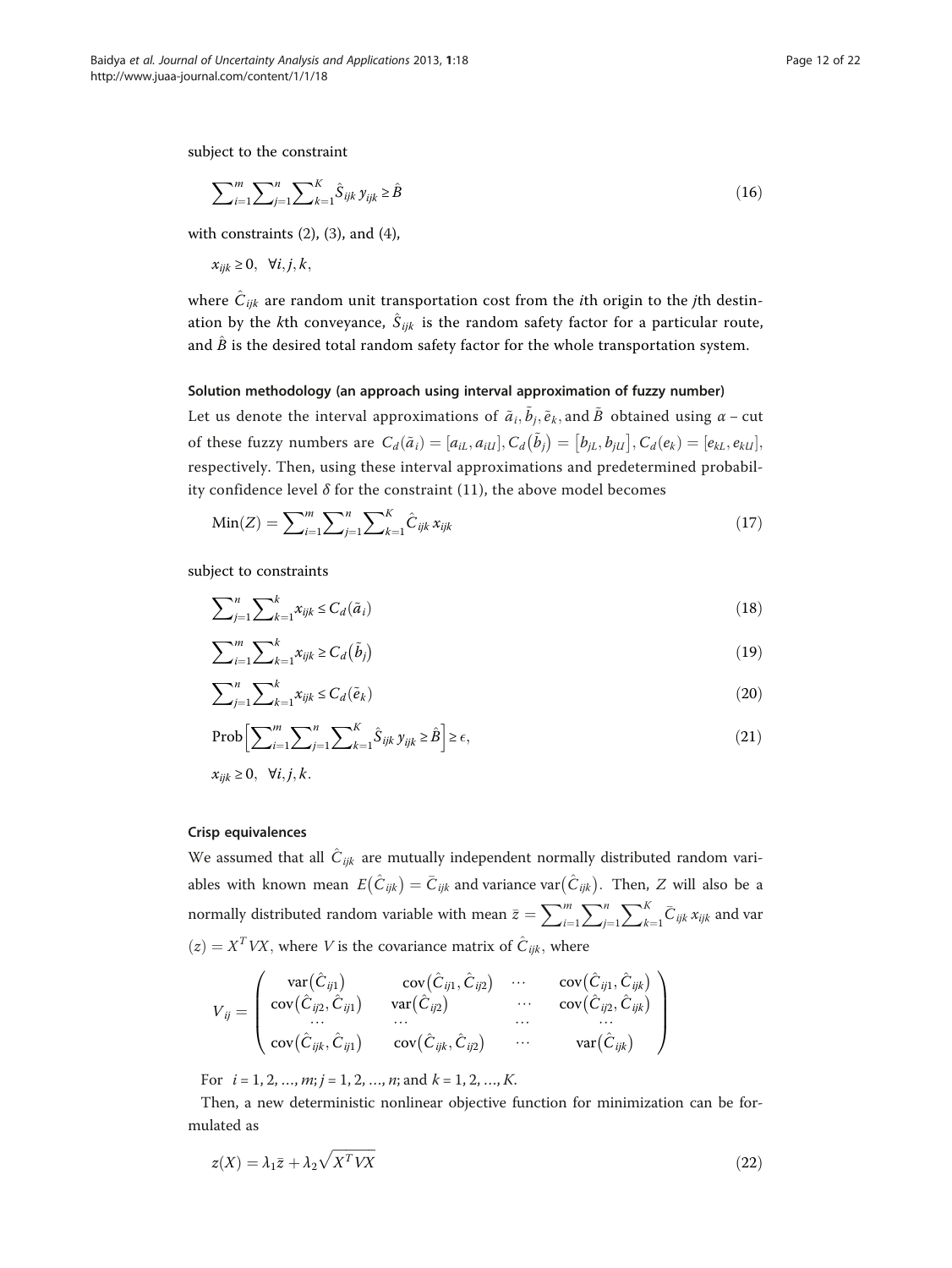<span id="page-12-0"></span>where  $\lambda_1$  and  $\lambda_2$  are nonnegative constants whose values indicate the relative importance of mean and standard deviation of z for minimization. Thus,  $\lambda_2 = 0$  (i.e.,  $\lambda_1 = 1$ ) indicates that only the expected value (mean value) of the objective function is to be minimized without caring for the standard deviation (SD) of the objective function. Similarly,  $\lambda_1 = 0$   $\lambda$  indicates that only the SD, i.e., the variability of the objective function about its mean is to be minimized without caring of for its mean.  $\lambda_1 = \lambda_2 = 1$  indicates that equal importance is given to the minimization of both the mean and SD of the objective function.

If the r.v.  $\hat{C}_{ijk}$  are independent, then  $Z(X)$  reduces to

$$
Z(X) = \lambda_1 \sum_{i=1}^m \sum_{j=1}^n \sum_{k=1}^K \bar{C}_{ijk} x_{ijk} + \lambda_2 \sqrt{\sum_{i=1}^m \sum_{j=1}^n \sum_{k=1}^K \text{var}(\hat{C}_{ijk}) x_{ijk}^2}
$$
(23)

If  $\varepsilon$  are the probabilities of nonviolation of the constraint ([16\)](#page-11-0) then the constraint can be written as

$$
\text{Prob}\Big[\sum_{i=1}^{m}\sum_{j=1}^{n}\sum_{k=1}^{K}\hat{S}_{ijk}y_{ijk}\geq \hat{B}\Big] \geq \epsilon,
$$
\n
$$
\Rightarrow \text{Prob}\Big[\sum_{i=1}^{m}\sum_{j=1}^{n}\sum_{k=1}^{K}\hat{S}_{ijk}y_{ijk}-\hat{B}\geq 0\Big] \geq \epsilon,
$$
\n
$$
\Rightarrow \text{Prob}\Big[\hat{Q}\geq 0\Big] \geq \epsilon, \text{ where } \hat{Q}=\sum_{i=1}^{m}\sum_{j=1}^{n}\sum_{k=1}^{K}\hat{S}ijk y_{ijk}-\hat{B}
$$
\n
$$
\Rightarrow \text{Prob}\Big[\hat{Q}-E(\hat{Q})\Big] \geq \epsilon,
$$
\n
$$
\Rightarrow \text{Prob}\Big[\hat{T}\geq -K\Big] \geq \epsilon,
$$
\n
$$
\Rightarrow \text{Prob}\Big[\hat{T}\leq K\Big] \geq \epsilon,
$$
\n
$$
\text{where } \hat{T}=\frac{\hat{Q}-E(\hat{Q})}{\text{Var}(\hat{Q})} \text{ are the standard normal variate and } K=\frac{E(\hat{Q})}{\text{Var}(\hat{Q})}
$$
\n
$$
\Rightarrow E(\hat{Q})\geq \lambda \text{ Var}(\hat{Q}).
$$
\n
$$
\Rightarrow \sum_{i=1}^{m}\sum_{j=1}^{n}\sum_{k=1}^{K}E(\hat{S}_{ijk})y_{ijk}-E(\hat{B}) \geq \lambda \Big[\sum_{i=1}^{m}\sum_{j=1}^{n}\sum_{k=1}^{K}Var(\hat{S}_{ijk})y_{ijk}-Var(\hat{B})\Big].
$$
\n(24)

where  $\lambda$  be the real number such that  $\text{Prob}\left[\hat{T} \geq \lambda\right] = \epsilon.$ 

Now, denote the left-hand side expressions of the constraints [\(19](#page-11-0)), [\(20\)](#page-11-0), ([21\)](#page-11-0), and (23) by  $S_i$ ,  $D_j$ ,  $E_k$ . The right-hand side expressions of the constraints are interval numbers. Now, using the idea of possibility degree of interval numbers [[27\]](#page-21-0) that represent a certain degree by which one interval is larger or smaller than the other, we define the possibility degree of satisfaction of these constraints as follows:

$$
P_{S_i \leq [a_{il}, a_{il}]} = \begin{cases} 1 & S_i \leq a_{il}; \\ \frac{a_{ill} - S_i}{a_{ill} - a_{il}} & a_{il} \leq S_i \leq a_{ill}; \\ 0 & S_i > a_{ill}. \end{cases}
$$

$$
P_{D_j \geq [b_{jl}, b_{jl}]} = \begin{cases} 0 & D_j \leq b_{jl}; \\ \frac{D_j - b_{il}}{b_{jl} - a_{jl}} & a_{jl} \leq S_j \leq a_{jll}; \\ 1 & D_j > a_{jll}. \end{cases}
$$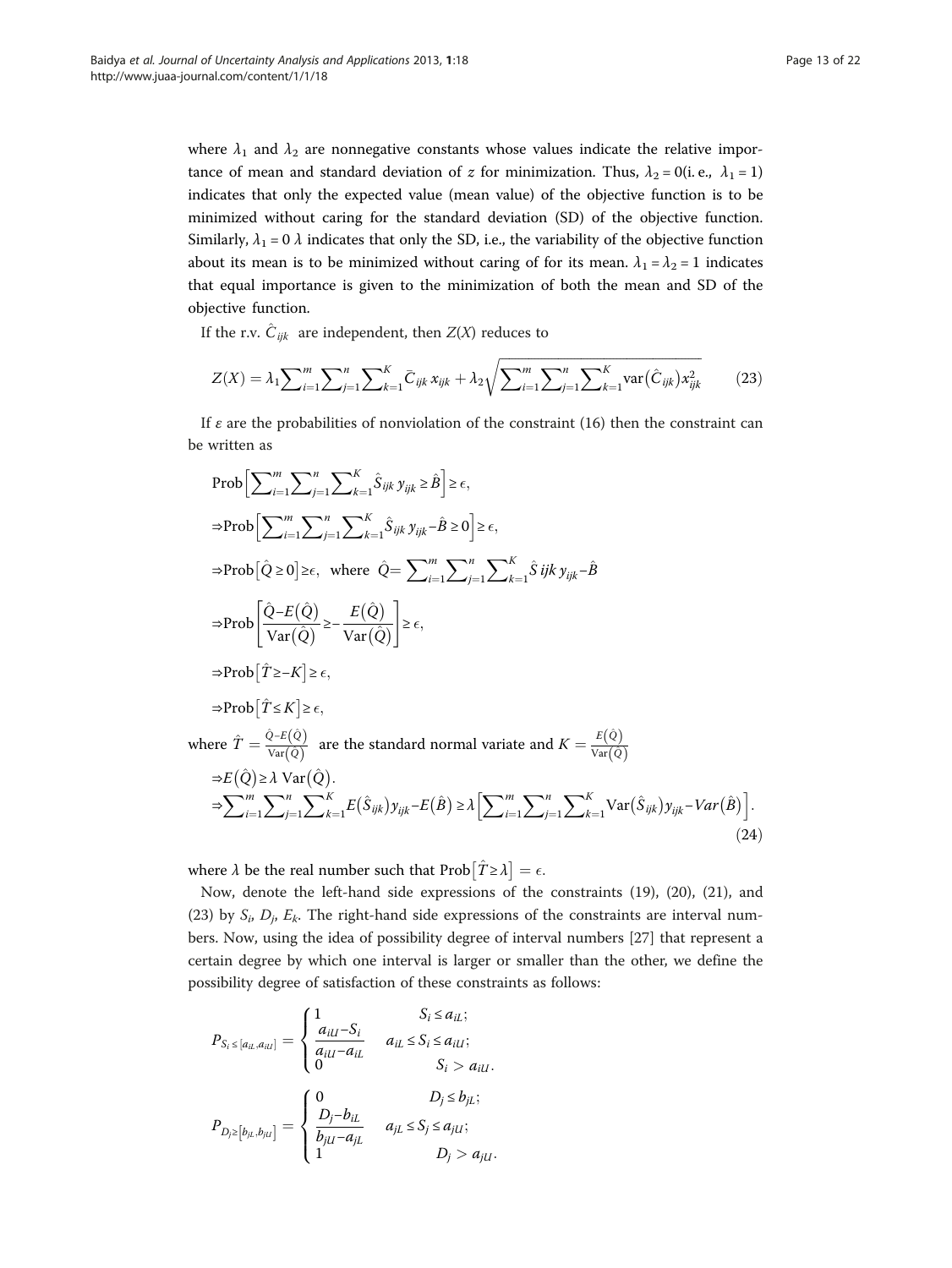$$
P_{E_k \leq [e_{kL}, e_{kU}]} = \begin{cases} 1 & E_k \leq e_{kL}; \\ \frac{e_{kU} - e_k}{e_{kU} - e_{kL}} & e_{kL} \leq E_k \leq e_{kU}; \\ 0 & E_i > e_{kU}. \end{cases}
$$

Now, for a predetermined possibility degree of satisfaction,  $\alpha_i, \beta_j, \gamma_k$  and  $\epsilon (0 \le \alpha_i, \beta_j, \gamma_k \le 1)$ , respectively, for the constraints, i.e.,  $P_{S_i \leq [a_{il}, a_{ill}]} \geq \alpha_i, P_{D_j \geq [b_{jl}, b_{jll}]} \geq \beta_j, P_{E_k \leq [e_{kl}, e_{kll}]} \geq \gamma_k \forall i, j, k$ ,<br>then the equivalent deterministic in equalities of the gase setting constraints are althined as then the equivalent deterministic inequalities of the respective constraints are obtained as follows:

$$
S_i \le a_{i\mathcal{U}} - \alpha_i (a_{i\mathcal{U}} - a_{i\mathcal{L}}) = a_{ic}(\text{say}),
$$
  
\n
$$
D_j \ge b_{j\mathcal{L}} + \beta_j (b_{j\mathcal{U}} - b_{j\mathcal{L}}) = b_{jc},
$$
  
\n
$$
E_k \le e_{kl} - \gamma_k (e_{kl} - e_{kl}) = e_{kc},
$$
\n(25)

Now, using the deterministic form [\(23](#page-12-0)) of the objective function [\(17\)](#page-11-0) and the constraints (27), the deterministic form of problems ([17\)](#page-11-0) to [\(21](#page-11-0)) becomes

Min 
$$
z(x) = \lambda_1 \sum_{i=1}^{m} \sum_{j=1}^{n} \sum_{k=1}^{K} \bar{C}_{ijk} x_{ijk} + \lambda_2 \sqrt{\sum_{i=1}^{m} \sum_{j=1}^{n} \sum_{k=1}^{K} \text{var}(\hat{C}_{ijk}) x_{ijk}^2},
$$
 (26)

subject to constraints (25) and ([24\)](#page-12-0)

 $x_{ijk} \geq 0$ ,  $\forall i, j, k$ .

# Model 4: solid transportation problem with fuzzy penalties, resources, demands, conveyance capacities, and DSM as fuzzy

In this section, we formulate the model by taking the unit transportation cost, desired total safety factor, and safety factor as fuzzy numbers because it may happen that the safety factor is vague in nature, i.e., imprecisely known:

$$
\text{Min}(Z) = \sum_{i=1}^{m} \sum_{j=1}^{n} \sum_{k=1}^{K} \tilde{C}_{ijk} x_{ijk}
$$

subject to the constraint

$$
\sum_{i=1}^{m} \sum_{j=1}^{n} \sum_{k=1}^{K} \tilde{S}_{ijk} y_{ijk} \ge \tilde{B}
$$
 (27)

with constraints  $(2)$  $(2)$ ,  $(3)$  $(3)$ , and  $(4)$  $(4)$ ,

 $x_{ijk} \geq 0$ ,  $\forall i, j, k$ ,

where  $\tilde{C}_{ijk}$  is the fuzzy unit transportation cost from the *i*th origin to the *j*th destination by the *k*th conveyance,  $\tilde{S}_{ijk}$  is the fuzzy safety factor for a particular route, and  $\tilde{B}$  is the desired total fuzzy safety measure for the whole transportation system.

# Solution methodology (chance-constrained programming)

Chance-constrained programming technique was introduced by Charnes and Cooper [[15\]](#page-21-0) for stochastic programming. Chance-constrained programming in a fuzzy case was developed by Liu and Iwamura [[16\]](#page-21-0), Liu [[25\]](#page-21-0), Yang and Liu [\[18](#page-21-0)], and many more authors. This method is used to solve the problems with chance constraints. In this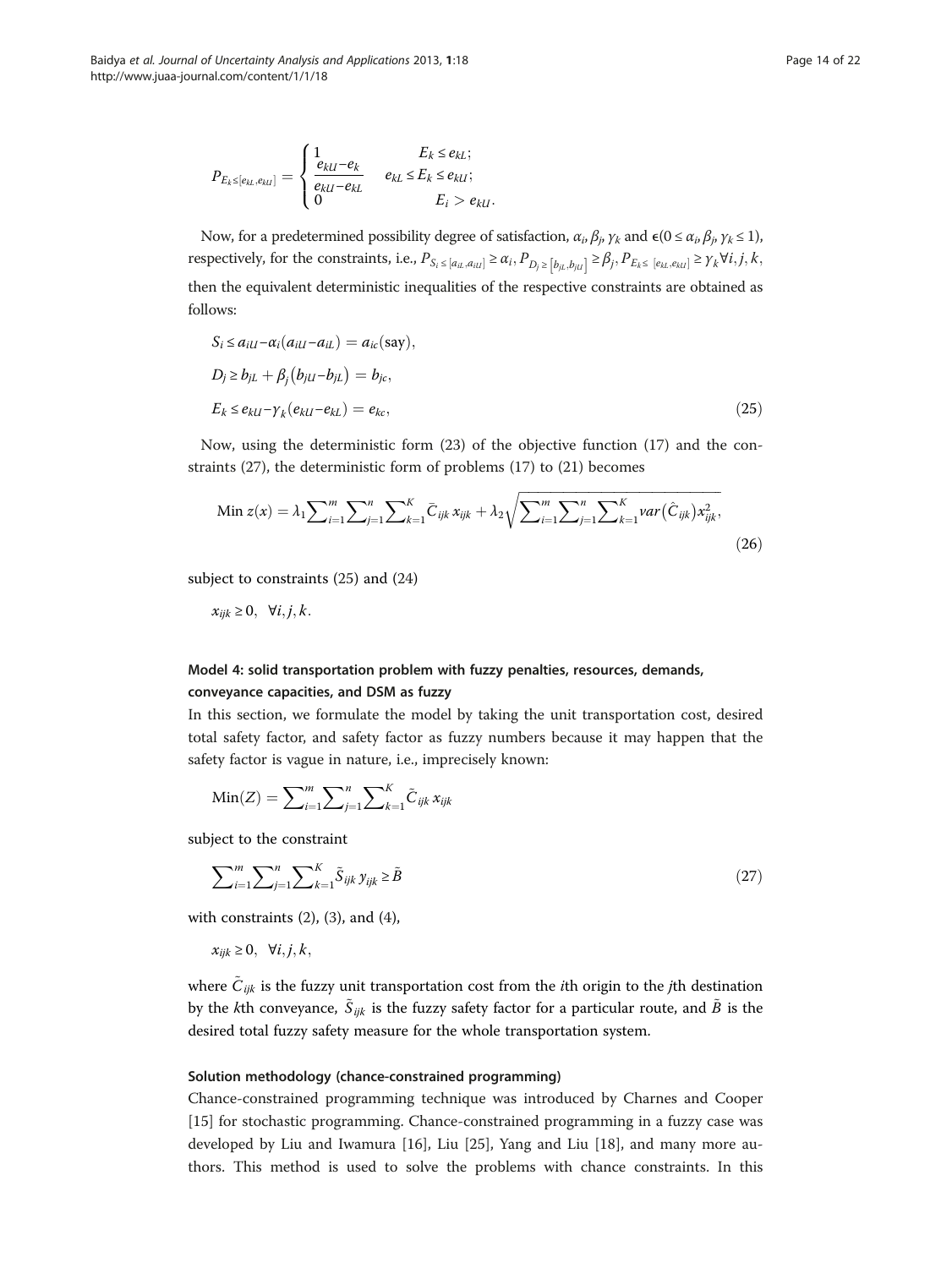method, the uncertain constraints are allowed to be violated such that constraints must be satisfied at some chance (or confidence) level. Applying this idea, we reformulate the above problem as follows:

Min  $\bar{z}$  , subject to constraints,

$$
\operatorname{Cr}\left\{\sum_{i=1}^{m}\sum_{j=1}^{n}\sum_{k=1}^{K}\tilde{C}_{ijk}x_{ijk}\leq\bar{z}\right\}\geq\eta\tag{28}
$$

$$
\operatorname{Cr} \left\{ \sum_{i=1}^{m} \sum_{j=1}^{n} \sum_{k=1}^{K} \tilde{S}_{ijk} y_{ijk} \ge \tilde{B} \right\} \ge \delta,
$$
\n(29)

$$
\mathbf{Cr}\left\{\sum_{j=1}^{n}\sum_{k=1}^{k}x_{ijk}\leq \tilde{a}_i\right\}\geq \alpha_i\tag{30}
$$

$$
\operatorname{Cr}\left\{\sum_{i=1}^{m}\sum_{k=1}^{k}x_{ijk}\geq\tilde{b}_{j}\right\}\geq\beta_{j}\tag{31}
$$

$$
\operatorname{Cr}\left\{\sum_{j=1}^{n}\sum_{k=1}^{k}x_{ijk}\leq\tilde{e}_{k}\right\}\geq\gamma_{k}\tag{32}
$$

 $x_{ijk} \geq 0$ ,  $\forall i, j, k$ .

where  $\eta$  indicates that we are going to optimize the  $\eta$  – critical value of the objective z, and  $\delta$  indicates the credibility level of satisfaction of the safety constraint.

#### Crisp equivalence

$$
\tilde{C}_{ijk} = \left(C_{ijk}^1, C_{ijk}^2, C_{ijk}^3, C_{ijk}^4\right), \tilde{a}_i = \left(a_i^1, a_i^2, a_i^3, a_i^4\right), \tilde{b}_j = \left(b_j^1, b_j^2, b_j^3, b_j^4\right), \tilde{e}_k = \left(e_k^1, e_k^2, e_k^3, e_k^4\right), \tilde{B} = \left(B_1, B_2, B_3, B_4\right)
$$
 are trapezoidal fuzzy numbers for all *i*, *j*, and *k*.

Now, since  $\tilde{C}_{ijk}$  are trapezoidal fuzzy numbers and  $x_{ijk}$  is 0 for all  $i, j, k$ , so  $Z(x) =$  $\sum_{m}$  $\frac{i=1}{1}$  $\sum^n$  $j=1$  $\sum_{k}$  $k=1$  $\tilde{C}_{ijk} x_{ijk}$  are also trapezoidal fuzzy numbers for any feasible solution x and given by  $Z(x) = (r_1(x), r_2(x), r_3(x), r_4(x))$ . Then, the objective in the above model ([18\)](#page-11-0), i.e., Min  $\bar{Z}$  s.t.  $Cr\{Z(x) \leq \bar{Z}\} \geq \eta$  can be equivalently computed as  $\bar{Z} = \inf_{\xi \in \mathcal{L}} (Z(\xi) \leq \bar{Z})$  $\{r: Cr\{Z(x) \le \bar{Z}\} \ge \eta\}$  which is nothing but  $\eta$  – pessimistic value of  $Z(Z_{\text{inf}}(\eta))$  and so is equal to  $z(x)$ , z where

$$
Z'(x) = \begin{cases} (1-2\eta)r_1(x) + 2\eta r_2(x) & \text{if } \alpha \le 0.5, \\ 2(1-\eta)r_3(x) + (2\eta-1)4(x) & \text{if } \alpha > 0.5 \end{cases}
$$
  

$$
r_1(x) = \sum_{i=1}^m \sum_{j=1}^n \sum_{k=1}^K C_{ijk}^1 x_{ijk}, r_2(x) = \sum_{i=1}^m \sum_{j=1}^n \sum_{k=1}^K C_{ijk}^2 x_{ijk}, r_3(x)
$$
  

$$
= \sum_{i=1}^m \sum_{j=1}^n \sum_{k=1}^K C_{ijk}^3 x_{ijk}, r_4(x) = \sum_{i=1}^m \sum_{j=1}^n \sum_{k=1}^K C_{ijk}^4 x_{ijk}.
$$

Now, the safety constraint in model 4 is in the form

$$
\mathbf{Cr} \Big\{\sum\nolimits_{i=1}^m\sum\nolimits_{j=1}^n\sum\nolimits_{k=1}^K \Big(S_{ijk}^1,S_{ijk}^2,S_{ijk}^3,S_{ijk}^4\Big)x_{ijk} + (-1)(B_1,B_2,B_3,B_4) \ge 0 \Big\} \ge \delta
$$

Since  $x_{ijk} \geq 0$  x from Corollary [3](#page-6-0) ('[Nearest interval approximation](#page-4-0)' section), it is obvious that this constraint will be active if and only if  $g \ge 0$ , where

$$
g = \begin{cases} (1-2\delta) \left( \sum_{i=1}^{m} \sum_{j=1}^{n} \sum_{k=1}^{K} S_{ijk}^{1} x_{ijk} - B_{4} \right) + 2\delta \left( \sum_{i=1}^{m} \sum_{j=1}^{n} \sum_{k=1}^{K} S_{ijk}^{2} x_{ijk} - B_{3} \right) & \text{if } \alpha \leq 0.5, \\ 2(1-\delta) \left( \sum_{i=1}^{m} \sum_{j=1}^{n} \sum_{k=1}^{K} S_{ijk}^{3} x_{ijk} - B_{2} \right) + (2\delta - 1) \left( \sum_{i=1}^{m} \sum_{j=1}^{n} \sum_{k=1}^{K} S_{ijk}^{4} x_{ijk} - B_{1} \right) & \alpha > 0.5 \end{cases}
$$

Thus, finally an equivalent crisp form of the above model [\(17](#page-11-0)) can be written as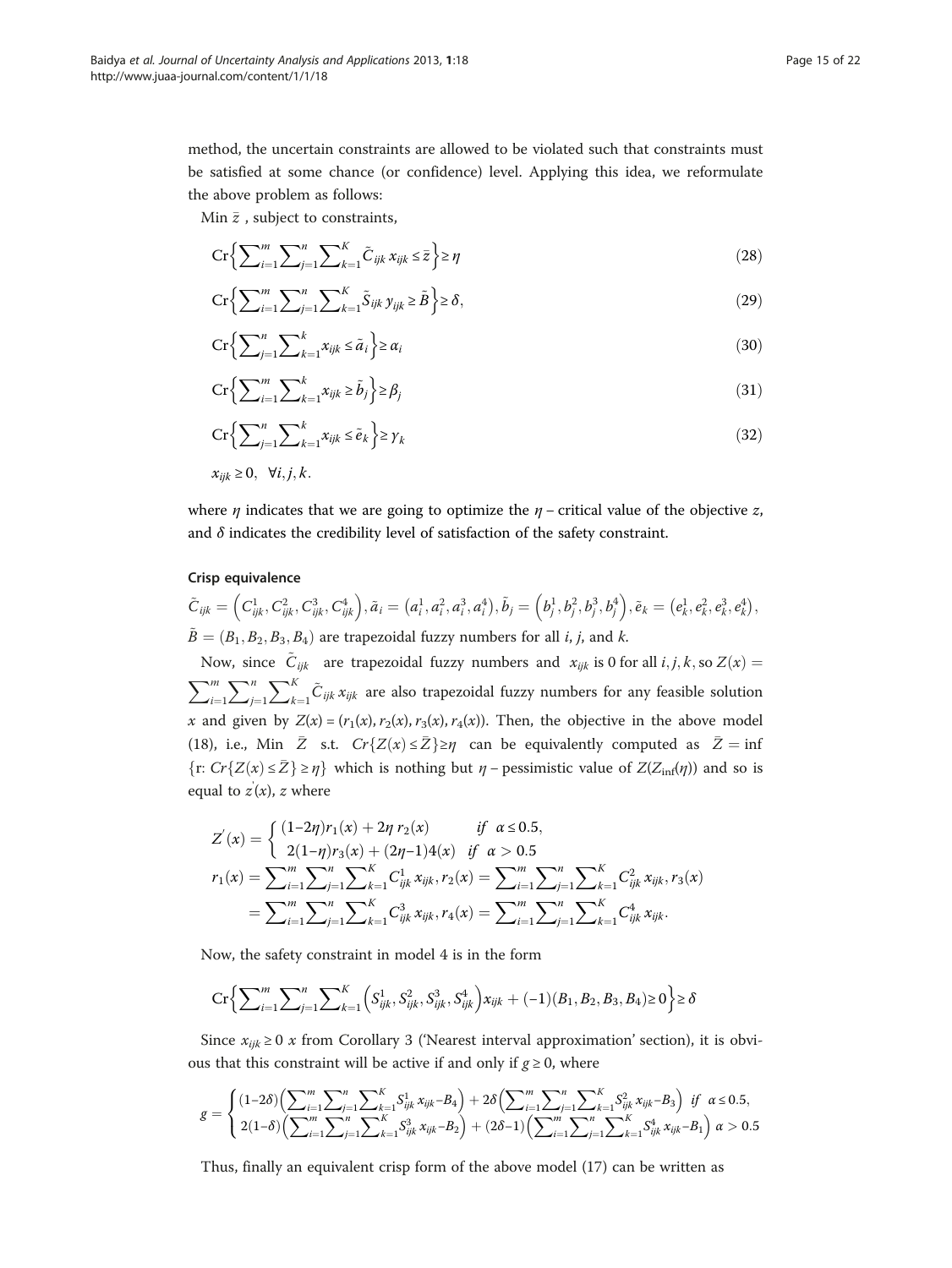$$
\text{Min}\left[Z(x)\right] \n\text{s.t. } g \ge 0,
$$
\n(33)

with the constraints [13](#page-10-0), [14](#page-10-0), and [15,](#page-10-0)

$$
x_{ijk} \geq 0, \quad \forall i, j, k.
$$

# Model 5: solid transportation problem with hybrid penalties, fuzzy resources, demands, conveyance capacities, and DSM as hybrid

The respective model is formulated by assuming the unit transportation cost, desired total safety factor, and safety factor as hybrid variables:

Min(Z) = 
$$
\sum_{i=1}^{m} \sum_{j=1}^{n} \sum_{k=1}^{K} \tilde{C}_{ijk} x_{ijk}
$$

subject to the constraint

$$
\sum_{i=1}^{m} \sum_{j=1}^{n} \sum_{k=1}^{K} \tilde{\hat{S}}_{ijk} y_{ijk} \ge \tilde{\hat{B}} \tag{34}
$$

with constraints  $(2)$  $(2)$ ,  $(3)$  $(3)$ , and  $(4)$  $(4)$ ,

$$
x_{ijk} \geq 0, \ \forall i, j, k,
$$

where  $\tilde{\hat{C}}$  is the hybrid unit transportation cost from the *i*th origin to the *j*th destination by the kth conveyance and  $\tilde{\hat{B}}$  is the desired total hybrid risk factor for the whole transportation system.

Solution methodology (expected value model)

Min 
$$
E(Z) = \sum_{i=1}^{m} \sum_{j=1}^{n} \sum_{k=1}^{K} E(\tilde{\hat{C}}_{ijk}) x_{ijk}
$$

Subject to the constraint

$$
\sum_{j=1}^{n} \sum_{k=1}^{k} x_{ijk} \le E(\tilde{a}_i), \quad i = 1, 2, ..., m,
$$
\n(35)

$$
\sum_{i=1}^{m} \sum_{k=1}^{k} x_{ijk} \ge E(\tilde{b}_j), \quad j = 1, 2, ..., n,
$$
\n(36)

$$
\sum_{j=1}^{n} \sum_{k=1}^{k} x_{ijk} \le E(\tilde{e}_k), \quad k = 1, 2, ..., K,
$$
\n(37)

$$
\sum_{i=1}^{m} \sum_{j=1}^{n} \sum_{k=1}^{K} E\left(\tilde{\hat{S}}_{ijk}\right) y_{ijk} \ge E\left(\tilde{\hat{B}}\right)
$$
\n(38)

 $x_{ijk} \geq 0$ ,  $\forall i, j, k$ .

# Numerical experiments

Identical products are produced in three factories and sent to three warehouses for delivery through the two different types of conveyances, i.e., we considered the following  $(3 \times 3 \times 2)$  solid transportation problem.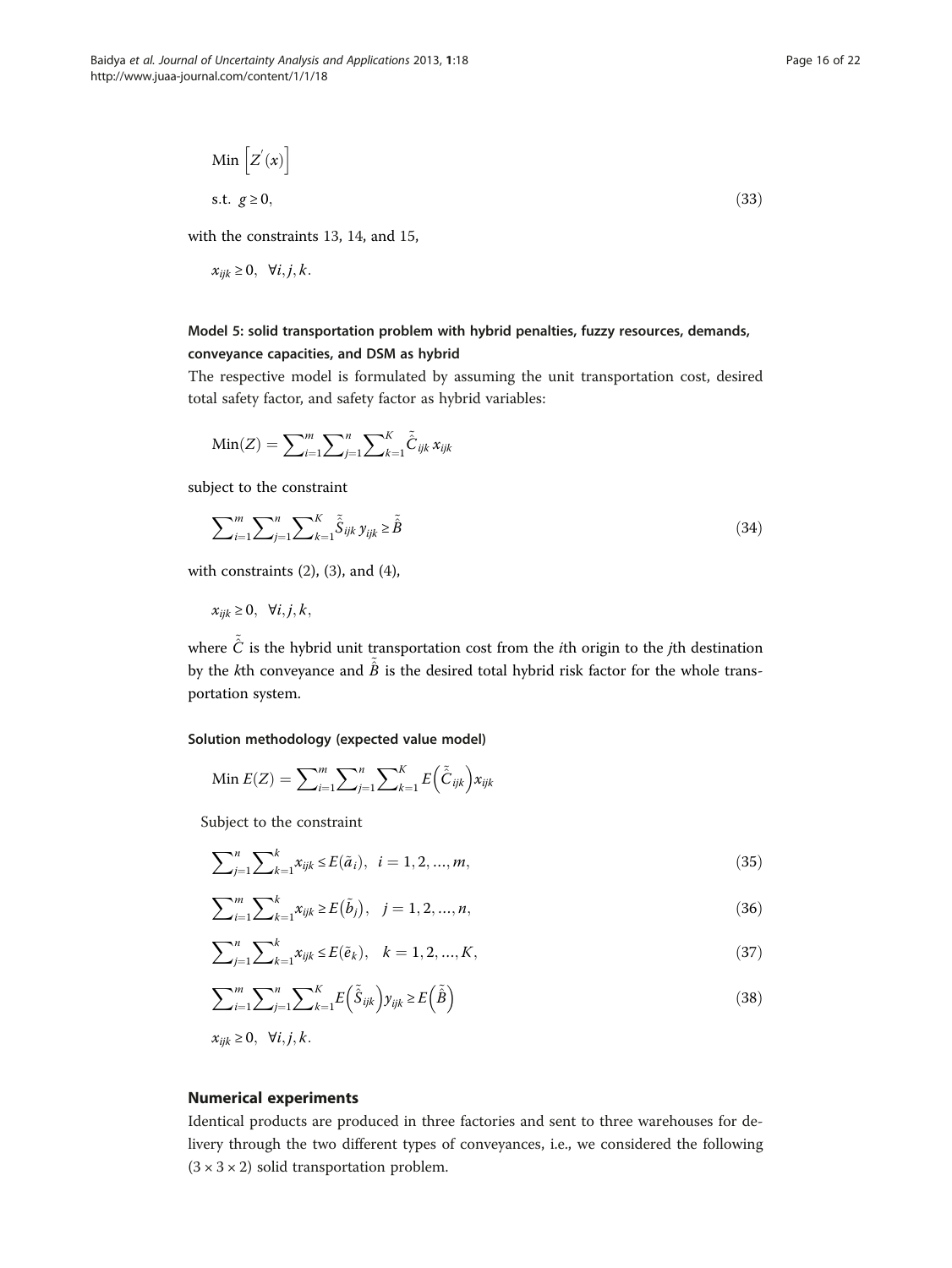# Input data

For model 1, see Table 1 for the hybrid unit transport cost.

For model 2, see Table [2](#page-17-0) for the crisp unit transportation cost and safety factor.

$$
\tilde{a}_1 = (10, 15, 16, 17), \tilde{a}_2 = (14, 15, 18, 19), \tilde{a}_3 = (22, 23, 24, 26), \tilde{b}_1 = (9, 10, 11, 12), \tilde{b}_2 = (12, 13, 14, 16), \tilde{b}_3 = (5, 7, 8, 9), \tilde{e}_1 = (17, 19, 20, 21), \tilde{e}_2 = (13, 14, 16, 17), \alpha_i = \beta_j = \gamma_k = 0.7, \nF_{\alpha_1} = 13, F_{\alpha_2} = 14.6, \nF_{\alpha_3} = 22.6, F_{\beta_1} = 9.6, F_{\beta_2} = 12.6, F_{\beta_3} = 6.2, F_{\gamma_1} = 18.2, F_{\gamma_2} = 13.6. \quad B = 2.1.
$$

For model 3, see Table [3](#page-18-0) for the assumed mean and variance for random unit transportation cost and safety

$$
\alpha_i = \beta_j = \gamma_k = 0.7
$$
, and equal priority to mean and variance, i.e.,  $\lambda_1 = \lambda_2 = 1$ ,  
\n $a_{1c} = 14.35$ ,  $a_{2c} = 13.7$ ,  
\n $a_{3c} = 21.7$ ,  $b_{1c} = 13.3$ ,  $b_{2c} = 11.27$ ,  $b_{3c} = 4.7$ ,  $e_{1c} = 17.8$ ,  $e_{2c} = 12.55$ ,  $E(\tilde{B}) = 2$ ,  
\n
$$
Var(\tilde{B}) = 2
$$
,  $\lambda = 0.5$ .

For model 4, see Tables [4](#page-19-0) and [5](#page-19-0) for fuzzy unit transport cost and fuzzy safety factor, respectively.

 $\eta = 0.7, \delta = 0.6, \tilde{B} = (2, 3, 5, 6)$ 

For model 5, see Table [6](#page-20-0) for the hybrid safety factor.

$$
\hat{B} = (1, 1.5, 1.6) + (1, 0.7)
$$

~

| Unit transportation cost | Hybrid value               |
|--------------------------|----------------------------|
| $\hat{C}_{111}$          | $(7, 8, 9) + (2, 0.2)$     |
| $\tilde{\hat{C}}_{211}$  | $(5, 8, 10) + (12, 0.3)$   |
| $\tilde{\hat{C}}_{311}$  | $(6, 9, 10) + (13, 0.7)$   |
| $\tilde{\hat{C}}_{121}$  | $(10, 12, 13) + (14, 1.6)$ |
| $\tilde{\hat{C}}_{221}$  | $(15, 16, 17) + (11, 2.3)$ |
| $\tilde{\hat{C}}_{321}$  | $(1, 2, 3) + (1, 0.1)$     |
| $\tilde{\hat{C}}_{131}$  | $(10, 12, 14) + (5, 1.5)$  |
| $\tilde{\hat{C}}_{231}$  | $(15, 17, 19) + (8, 0.7)$  |
| $\tilde{\hat{C}}_{331}$  | $(7, 10, 12) + (12, 1.3)$  |
| $\tilde{\hat{C}}_{112}$  | $(8, 12, 14) + (14, 2.33)$ |
| $\tilde{\hat{C}}_{212}$  | $(5, 7, 10) + (7, 1)$      |
| $\tilde{\hat{C}}_{312}$  | $(7, 8, 9) + (14, 0.7)$    |
| $\tilde{\hat{C}}_{122}$  | $(11, 12, 14) + (9, 1.2)$  |
| $\tilde{\hat{C}}_{222}$  | $(17, 19, 21) + (19, 0.9)$ |
| $\tilde{\hat{C}}_{322}$  | $(19, 20, 21) + (11, 1.4)$ |
| $\tilde{\hat{C}}_{132}$  | $(17, 18, 22) + (12, 1.7)$ |
| $\tilde{\hat{C}}_{232}$  | $(9, 13, 15) + (15, 0.75)$ |
| $\tilde{\hat{C}}_{332}$  | $(6, 10, 11) + (8, 1.35)$  |

Table 1 Hybrid unit transportation cost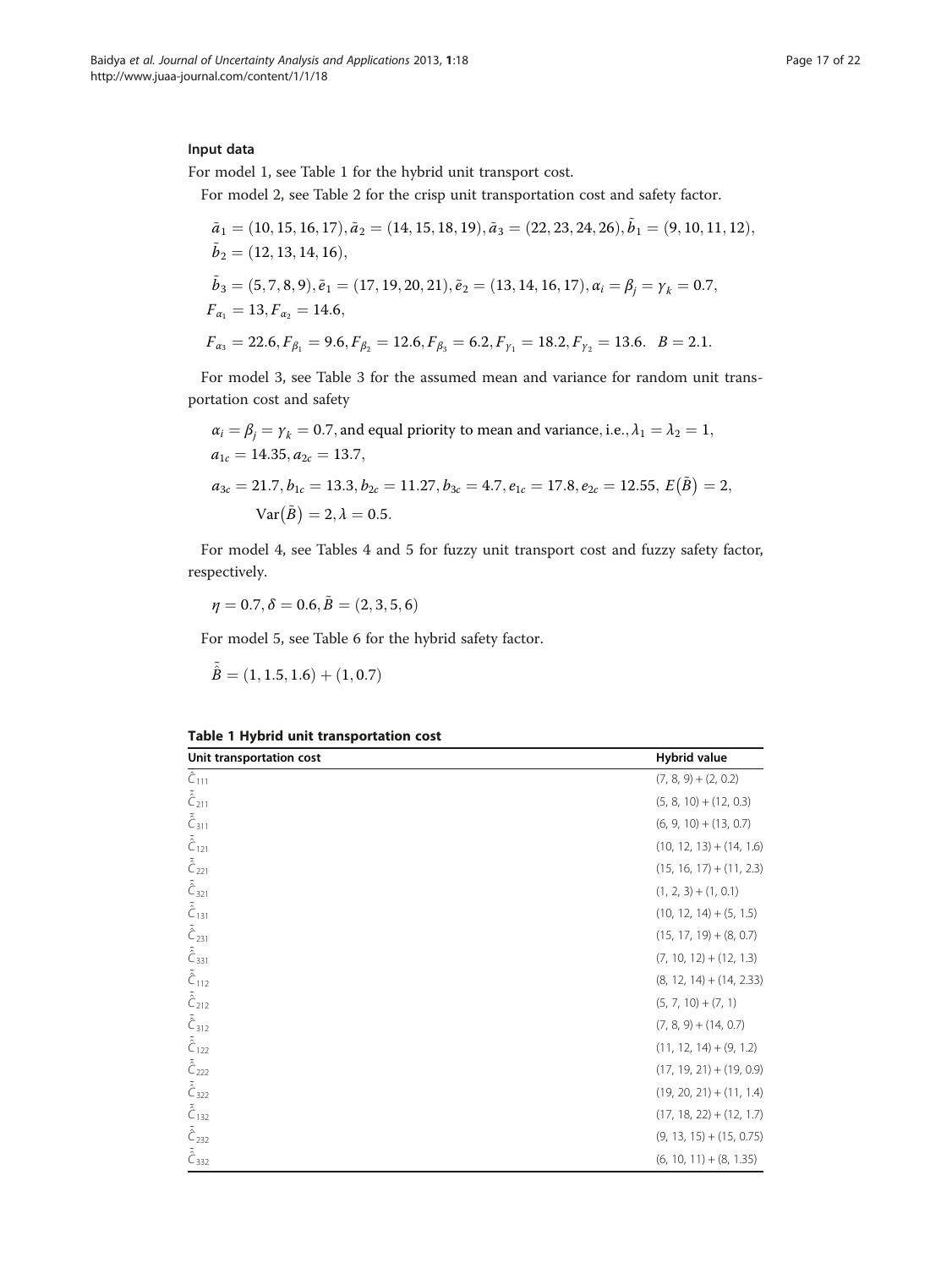| Unit transportation cost | Crisp value | Safety factor      | Crisp value  |
|--------------------------|-------------|--------------------|--------------|
| $C_{111}$                | 20          | $S_{111}$          | 0.25         |
| $C_{211}$                | 19          | $S_{211}$          | 0.30         |
| $C_{311}$                | 21          | $S_{311}$          | 0.82         |
| $C_{121}$                | 25          | $\mathsf{S}_{121}$ | 0.35         |
| $C_{221}$                | 26          | $S_{221}$          | 0.30         |
| $C_{321}$                | 11          | $S_{321}$          | 0.50         |
| $C_{131}$                | 24          | $S_{131}$          | 0.80         |
| $C_{231}$                | 33          | $S_{231}$          | $\mathbf{1}$ |
| $C_{331}$                | 21          | $S_{331}$          | 0.35         |
| $C_{112}$                | 25          | $S_{112}$          | 0.42         |
| $C_{212}$                | 14          | $S_{212}$          | 0.20         |
| $C_{312}$                | 26          | $S_{312}$          | 0.20         |
| $C_{122}$                | 26          | $S_{122}$          | 0.98         |
| $C_{222}$                | 37          | $S_{222}$          | 0.82         |
| $C_{322}$                | 30          | $S_{322}$          | 0.70         |
| $C_{132}$                | 30          | $S_{132}$          | 0.50         |
| $C_{232}$                | 27          | $S_{232}$          | 0.50         |
| $C_{332}$                | 17          | $S_{332}$          | 0.20         |

<span id="page-17-0"></span>Table 2 Crisp unit transportation cost and safety factor

#### Optimal results

The optimum results of the different models using various methods are shown in Table [7.](#page-20-0)

#### Overview of the results of the five models

It may be noted that model 1 was solved without having to take the safety constraint, but the remaining models were solved by taking the safety constraint where safety factors were crisp, random, fuzzy, and hybrid for the respective models. After solving these five models, we have seen that the total transportation cost of model 1 is minimum compared with the other models. This is as per expectation as the nature of the four variables in safety factors for different models are different (crisp, random, fuzzy, and hybrid). Moreover, as the impreciseness for the source, demand, and conveyance capacity constraints in both models 2 and 4 are removed using credibility measure, the total satisfied demands (i.e., total transported amount) are the same, but the objective and safety values are different because of the different types of unit transportation costs (i.e., hybrid in models 1 and 5, crisp in model 2, random in model 3, and fuzzy in model 4) and safety factor (i.e., crisp in model 2, random in model 3, fuzzy in model 4, hybrid in model 5).

If we think practically the meaning of safety factor in the transportation problem, it is very large because the total transportation cost varies if the safety factor increases or decreases in some transportation problem. In this manuscript, we formulated five models with numerical example and solved these models using three methods, namely expected value modeling, chance-constrained programming, and an approach using interval approximation of fuzzy number. We have seen that if we introduce a safety factor in a transportation problem, the transportation cost for the whole transportation system increases, which was found in these five models. The transportation cost for the second, third, fourth, and fifth models were more than the transportation cost of the first model due to the safety factor.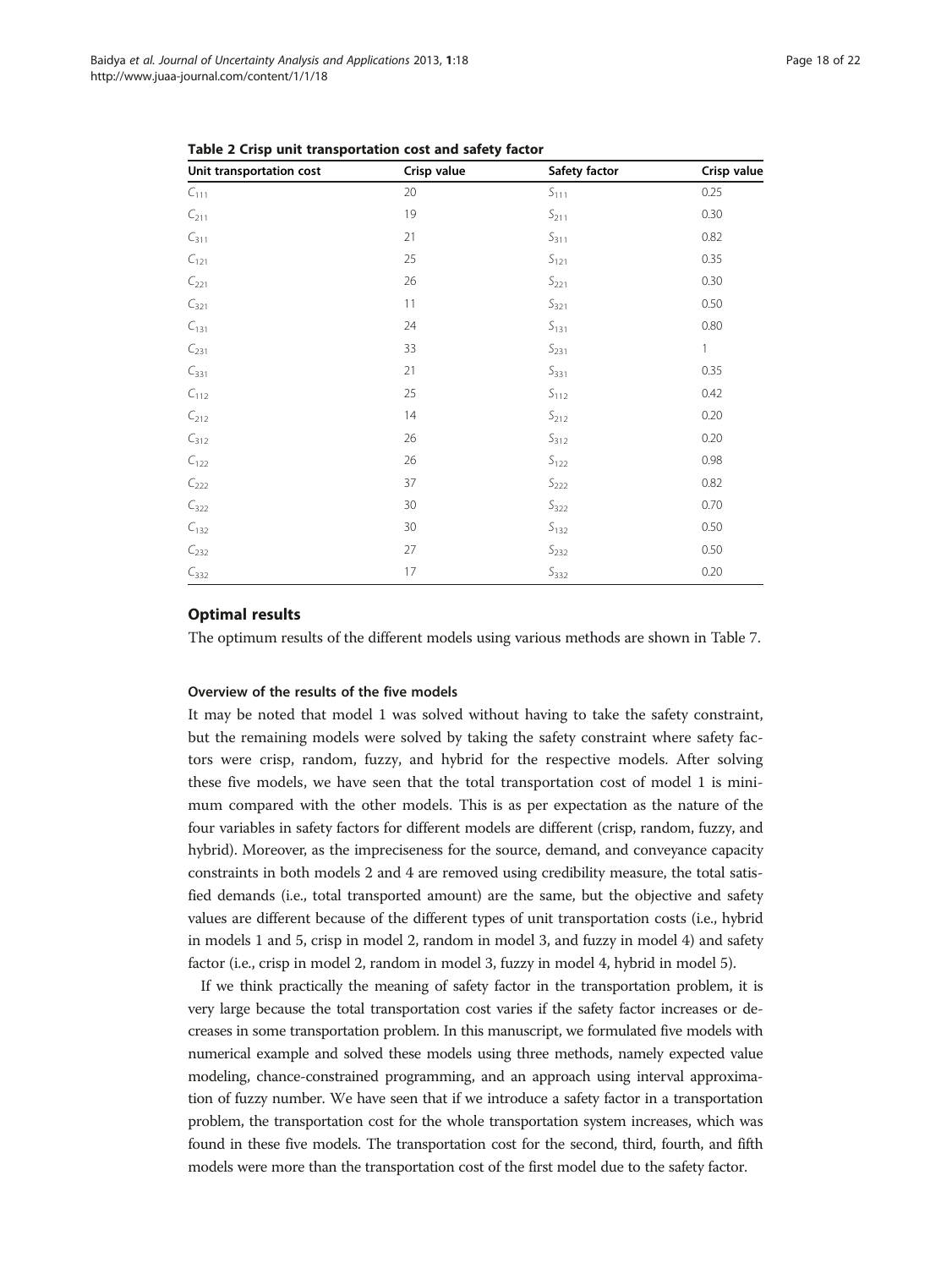|                                 |                         | Mean            | Variance       |
|---------------------------------|-------------------------|-----------------|----------------|
| Random safety factor            | $\hat{\varsigma}_{111}$ | 0.22            | 0.11           |
|                                 | $\hat{\cal S}_{211}$    | 0.19            | 0.1            |
|                                 | $\hat{\cal S}_{311}$    | $0.4\,$         | 0.2            |
|                                 | $\hat{\cal S}_{121}$    | $0.5\,$         | 0.14           |
|                                 | $\hat{\cal S}_{221}$    | $0.6\,$         | 0.2            |
|                                 | $\hat{\cal S}_{321}$    | 0.24            | 0.3            |
|                                 | $S_{131}$               | $0.7\,$         | 0.23           |
|                                 | $\hat{\cal S}_{231}$    | $0.8\,$         | 0.15           |
|                                 | $\hat{\cal S}_{331}$    | $0.2\,$         | 0.27           |
|                                 | $\hat{\cal S}_{112}$    | 0.3             | 0.37           |
|                                 | $\hat{\cal S}_{212}$    | $0.6\,$         | 0.19           |
|                                 | $\hat{\cal S}_{312}$    | $0.5\,$         | 0.16           |
|                                 | $\hat{\cal S}_{121}$    | $0.8\,$         | 0.25           |
|                                 | $\hat{\cal S}_{222}$    | $0.6\,$         | 0.2            |
|                                 | $\hat{\cal S}_{322}$    | 0.55            | 0.3            |
|                                 | $\hat{\cal S}_{132}$    | 0.61            | 0.32           |
|                                 | $\hat{\cal S}_{232}$    | 0.45            | 0.26           |
|                                 | $\hat{\cal S}_{332}$    | $0.4\,$         | 0.27           |
| Random unit transportation cost | $\hat{C}_{111}$         | 19              | $\overline{2}$ |
|                                 | $\hat{C}_{211}$         | 19              | $\mathbf{1}$   |
|                                 | $\hat{C}_{311}$         | $17\,$          | $0.4\,$        |
|                                 | $\hat{C}_{121}$         | 22              | 0.75           |
|                                 | $\hat{C}_{221}$         | 22              | 0.9            |
|                                 | $\hat{C}_{321}$         | $11\,$          | $0.5\,$        |
|                                 | $C_{131}$               | 21              | 0.23           |
|                                 | $\hat{C}_{231}$         | 27              | 1.56           |
|                                 | $\hat{C}_{331}$         | $\sqrt{2}$      | 2.7            |
|                                 | $\hat{C}_{112}$         | 22              | 1.56           |
|                                 | $\hat{C}_{212}$         | 15              | 0.65           |
|                                 | $\hat{C}_{312}$         | $11\,$          | $\mathbbm{1}$  |
|                                 | $\hat{C}_{121}$         | 22              | 2.25           |
|                                 | $\hat{C}_{222}$         | 30 <sub>o</sub> | $1.2\,$        |
|                                 | $\hat{C}_{322}$         | 26              | $1.3\,$        |
|                                 | $\hat{C}_{132}$         | 25              | 3.5            |
|                                 | $\hat{C}_{232}$         | 22              | $2.5\,$        |
|                                 | $\hat{C}_{332}$         | $17\,$          | 1.25           |

<span id="page-18-0"></span>Table 3 Assumed mean and variance for random unit transportation cost and safety factor

# Conclusions

To deliver the goods through different routes with different modes of conveyances is not equally safe due to insurgency and bad road. For this reason, safety constraints are introduced, and in using this concept, we have seen that the transportation cost increased when we introduced safety constraint in transportation modeling. The main objective of this paper is to present a solution procedure of a solid transportation problem under various precise and imprecise environments. In this paper, we formulated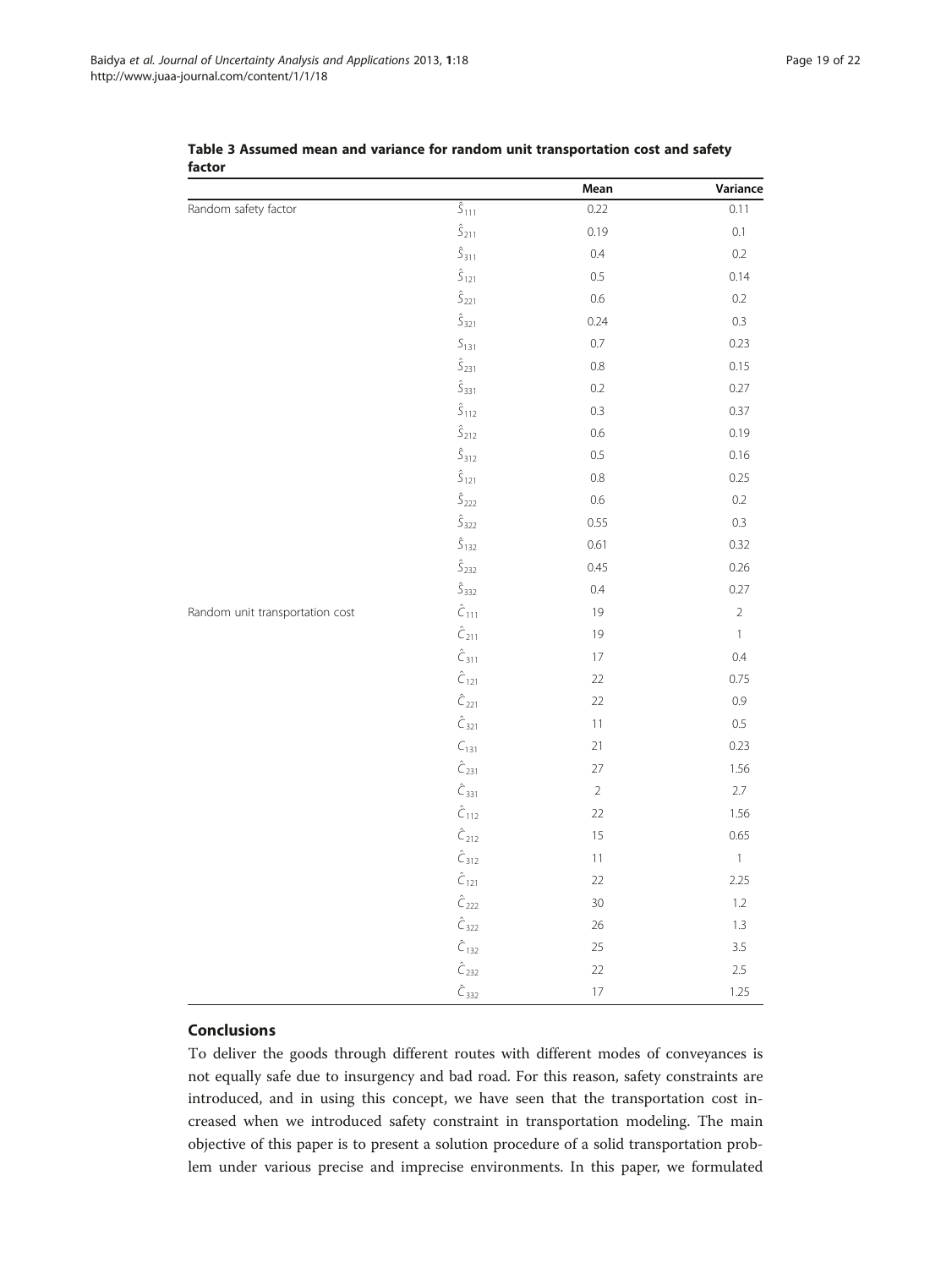| Unit transportation cost     | <b>TrFN</b>      |
|------------------------------|------------------|
| $\overline{\tilde{C}_{111}}$ | (4, 5, 6, 11)    |
| $\tilde{C}_{211}$            | (7, 10, 11, 17)  |
| $\tilde{C}_{311}$            | (6, 8, 9, 10)    |
| $\tilde{C}_{121}$            | (5, 6, 8, 12)    |
| $\tilde{C}_{221}$            | (10, 11, 12, 14) |
| $\tilde{C}_{321}$            | (12, 14, 17, 18) |
| $\tilde{C}_{131}$            | (13, 14, 15, 20) |
| $\tilde{C}_{231}$            | (15, 17, 19, 21) |
| $\tilde{C}_{331}$            | (15, 17, 19, 21) |
| $\tilde{C}_{112}$            | (3, 5, 7, 9)     |
| $\tilde{C}_{212}$            | (13, 15, 19, 20) |
| $\tilde{C}_{312}$            | (11, 13, 14, 22) |
| $\tilde{C}_{122}$            | (9, 10, 13, 14)  |
| $\tilde{C}_{222}$            | (12, 17, 18, 20) |
| $\tilde{C}_{322}$            | (7, 8, 11, 12)   |
| $\tilde{C}_{132}$            | (6, 9, 13, 18)   |
| $\tilde{C}_{232}$            | (17, 18, 19, 21) |
| $\tilde{C}_{332}$            | (18, 20, 21, 22) |

<span id="page-19-0"></span>

|  |  |  | Table 4 Fuzzy unit transportation cost |  |
|--|--|--|----------------------------------------|--|
|--|--|--|----------------------------------------|--|

| Safety factor               | <b>TrFN</b>              |
|-----------------------------|--------------------------|
| $\tilde{S}_{111}$           | (0.18, 0.22, 0.25, 0.3)  |
| $\tilde{S}_{211}$           | (0.25, 0.3, 0.35, 0.4)   |
| $\tilde{\mathcal{S}}_{311}$ | (0.39, 0.44, 0.49, 0.55) |
| $\tilde{S}_{121}$           | (0.5, 0.55, 0.6, 0.65)   |
| $\tilde{S}_{221}$           | (0.65, 0.7, 0.75, 0.8)   |
| $\tilde{S}_{321}$           | (0.1, 0.15, 0.2, 0.25)   |
| $\tilde{S}_{131}$           | (0.73, 0.78, 0.83, 0.88) |
| $\tilde{S}_{231}$           | (0.83, 0.88, 0.93, 0.98) |
| $\tilde{S}_{331}$           | (0.25, 0.3, 0.35, 0.4)   |
| $\tilde{S}_{112}$           | (0.3, 0.35, 0.4, 0.45)   |
| $\tilde{S}_{212}$           | (0.72, 0.77, 0.82, 0.87) |
| $\tilde{\mathsf{S}}_{312}$  | (0.62, 0.67, 0.73, 0.77) |
| $\tilde{S}_{122}$           | (0.84, 0.89, 0.94, 0.99) |
| $\tilde{S}_{222}$           | (0.75, 0.8, 0.85, 0.9)   |
| $\tilde{S}_{322}$           | (0.65, 0.7, 0.75, 0.8)   |
| $\tilde{S}_{132}$           | (0.6, 0.65, 0.7, 0.75)   |
| $\tilde{S}_{232}$           | (0.50, 0.55, 0.6, 0.65)  |
| $\tilde{S}_{332}$           | (0.45, 0.5, 0.55, 0.6)   |

#### Table 5 Fuzzy safety factor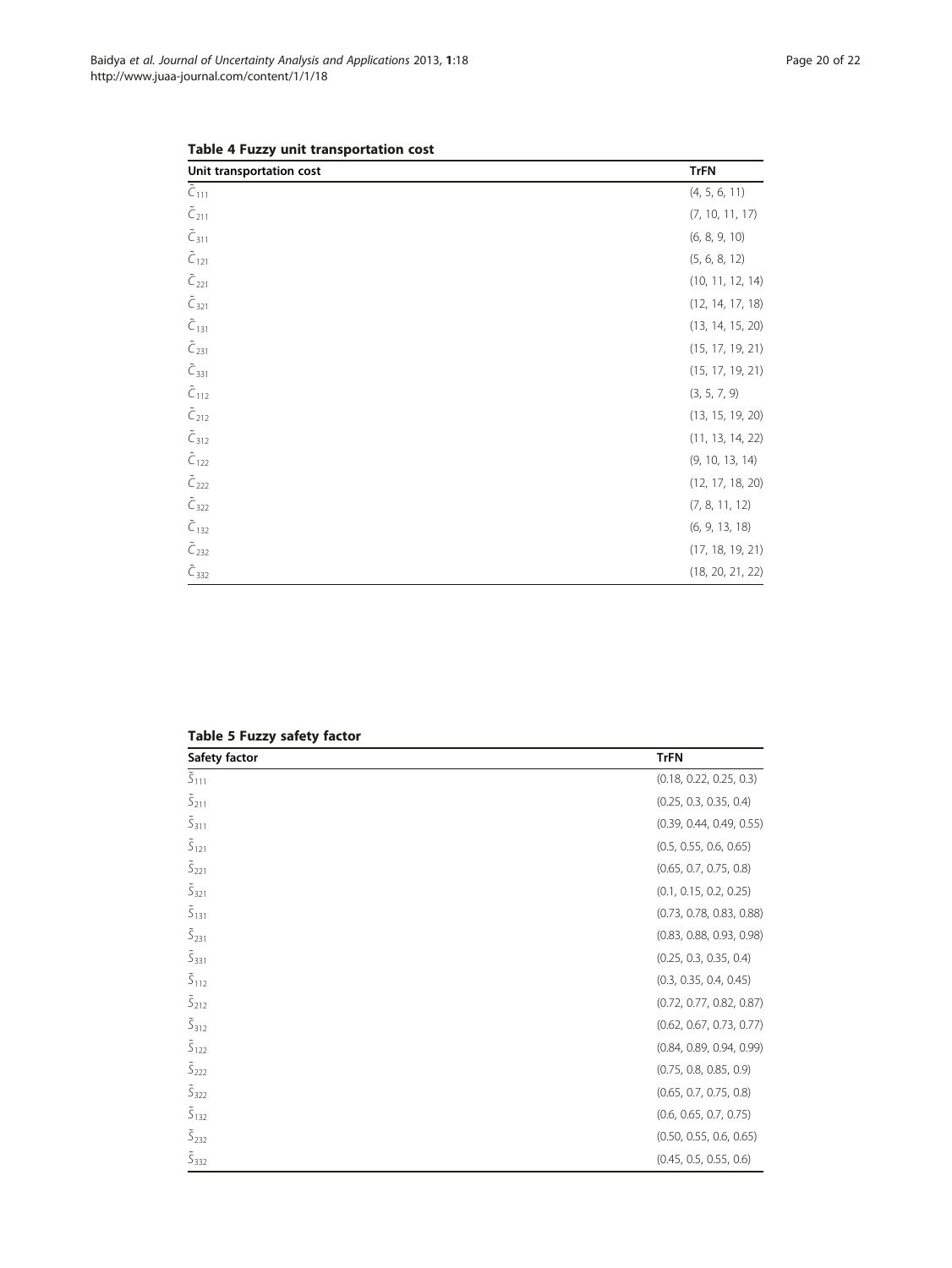| Safety factor                    | <b>Hybrid value</b>                 |
|----------------------------------|-------------------------------------|
| $\hat{\mathsf{S}}_{111}$         | $(0.17, 0.18, 0.19) + (0.1, 0.3)$   |
| $\tilde{\hat{S}}_{211}$          | $(0.15, 0.16, 0.17) + (0.19, 0.11)$ |
| $\tilde{\hat{\mathsf{S}}}_{311}$ | $(0.4, 0.42, 0.43) + (0.35, 0.12)$  |
| $\tilde{\hat{S}}_{121}$          | $(0.20, 0.21, 0.22) + (0.25, 0.14)$ |
| $\tilde{\hat{\zeta}}_{221}$      | $(0.34, 0.35, 0.36) + (0.35, 0.2)$  |
| $\tilde{\hat{S}}_{321}$          | $(0.05, 0.06, 0.07) + (0.11, 0.1)$  |
| $\tilde{\hat{S}}_{131}$          | $(0.6, 0.61, 0.62) + (0.15, 0.11)$  |
| $\tilde{\hat{S}}_{231}$          | $(0.7, 0.71, 0.73) + (0.2, 0.13)$   |
| $\tilde{\hat{S}}_{331}$          | $(0.14, 0.15, 0.17) + (0.17, 0.16)$ |
| $\tilde{\hat{\mathsf{S}}}_{112}$ | $(0.16, 0.17, 0.18) + (0.19, 0.18)$ |
| $\tilde{\hat{\zeta}}_{212}$      | $(0.55, 0.56, 0.57) + (0.21, 0.15)$ |
| $\tilde{\hat{\mathsf{S}}}_{312}$ | $(0.2, 0.21, 0.22) + (0.5, 0.19)$   |
| $\tilde{\hat{\varsigma}}_{122}$  | $(0.45, 0.46, 0.47) + (0.41, 0.7)$  |
| $\tilde{\hat{\varsigma}}_{222}$  | $(0.35, 0.36, 0.37) + (0.44, 0.17)$ |
| $\tilde{\hat{\mathsf{S}}}_{322}$ | $(0.31, 0.32, 0.33) + (0.37, 0.3)$  |
| $\tilde{\hat{S}}_{132}$          | $(0.39, 0.4, 0.41) + (0.2, 0.13)$   |
| $\hat{\zeta}_{232}$              | $(0.3, 0.31, 0.32) + (0.15, 0.14)$  |
| $\tilde{\hat{\mathsf{S}}}_{332}$ | $(0.15, 0.17, 0.18) + (0.31, 0.2)$  |

<span id="page-20-0"></span>Table 6 Hybrid safety factor

| Optimal<br>solution | <b>Expected value model</b> |                | Chance-constrained<br>programming |             | Approach using interval approximation<br>of fuzzy number |  |
|---------------------|-----------------------------|----------------|-----------------------------------|-------------|----------------------------------------------------------|--|
|                     | Model 1                     | Model 5        | Model 2                           | Model 4     | Model 3                                                  |  |
| Min $(Z)$           | 267.75                      | 443.06         | 456.80                            | 278.50      | 326.61                                                   |  |
| $X_{111}$           | 6.25                        | $\mathbf 0$    | 5.60                              | $\mathbf 0$ | 0.25                                                     |  |
| $X_{211}$           | $\mathbf 0$                 | $\mathbf 0$    | $\mathbf 0$                       | $\mathbf 0$ | 0.50                                                     |  |
| $X_{311}$           | $\mathbf 0$                 | $\mathbf 0$    | $\mathbf 0$                       | 4.30        | $\circ$                                                  |  |
| $X_{121}$           | $\mathbf 0$                 | $\mathsf O$    | $\overline{0}$                    | 7.70        | $\mathbf 0$                                              |  |
| $X_{221}$           | $\mathbb O$                 |                |                                   | $\mathbf 0$ | $\mathbf 0$                                              |  |
| $X_{321}$           | 11                          | 11             | 12.6                              | $\mathbf 0$ | 11.27                                                    |  |
| $X_{131}$           | 0                           | $\mathbf 0$    | $\mathbf 0$                       | $\mathbf 0$ | $\mathbf 0$                                              |  |
| $X_{231}$           | 0                           | $\mathbf 0$    | $\mathbf 0$                       | $\mathbf 0$ | $\overline{0}$                                           |  |
| $X_{331}$           | $\mathsf{O}\xspace$         | 2.50           | $\mathbf 0$                       | 6.20        | 4.7                                                      |  |
| $X_{112}$           | $\mathbf 0$                 | $\mathbf 0$    | $\mathbf 0$                       | 5.30        | $\mathbf 0$                                              |  |
| $X_{212}$           | 3.25                        | 9.5            | $\overline{4}$                    | $\mathbf 0$ | 6.82                                                     |  |
| $X_{312}$           | $\mathbf 0$                 | $\mathbf 0$    | $\mathbf 0$                       | $\mathbf 0$ | 5.73                                                     |  |
| $X_{122}$           | $\mathbf 0$                 | $\mathbf 0$    | $\mathbf 0$                       | $\mathbf 0$ | $\mathbf 0$                                              |  |
| $X_{222}$           | $\mathbf 0$                 | $\mathbf 0$    | $\mathbf 0$                       | $\mathbf 0$ | $\mathsf{O}\xspace$                                      |  |
| $X_{322}$           | 0                           | $\overline{0}$ | $\mathbf 0$                       | 4.90        | $\mathsf{O}\xspace$                                      |  |
| $X_{132}$           | $\mathbf 0$                 | $\mathbf 0$    | $\mathbf 0$                       | $\mathbf 0$ | $\circ$                                                  |  |
| $X_{232}$           | $\mathbf 0$                 | $\mathbf 0$    | $\overline{0}$                    | $\mathbf 0$ | $\mathbf 0$                                              |  |
| $X_{332}$           | 4.75                        | 2.25           | 6.20                              | $\mathbf 0$ | $\mathbf 0$                                              |  |

Table 7 Optimum results of different models using various methods